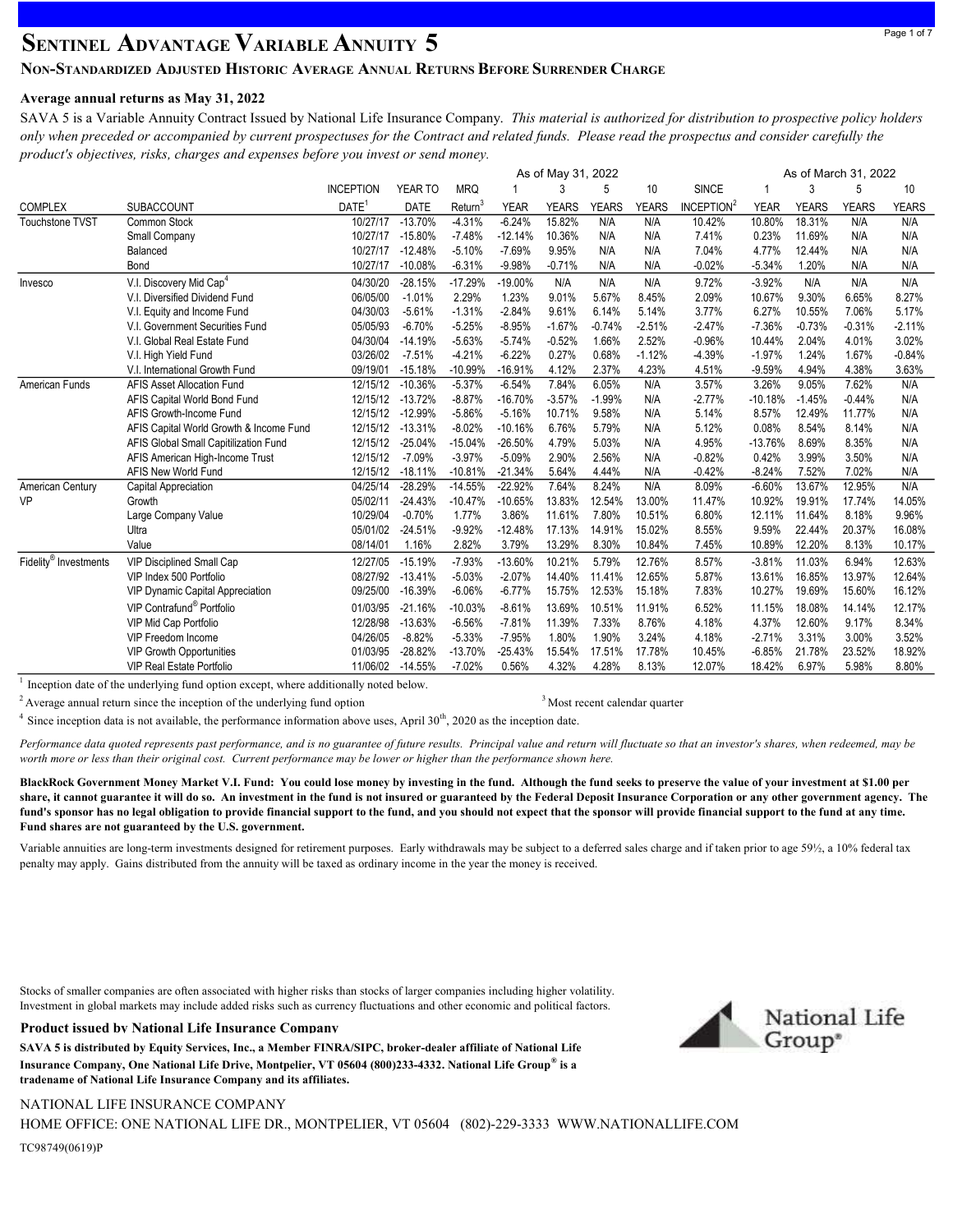|                    | As of May 31, 2022                        |                   |             |                     |             |              |              |              |                                                                                |             |              | As of March 31, 2022 |              |  |
|--------------------|-------------------------------------------|-------------------|-------------|---------------------|-------------|--------------|--------------|--------------|--------------------------------------------------------------------------------|-------------|--------------|----------------------|--------------|--|
|                    |                                           | <b>INCEPTION</b>  | YEAR TO     | <b>MRQ</b>          |             | 3            | 5            | 10           | <b>SINCE</b>                                                                   |             | 3            |                      | 10           |  |
| <b>COMPLEX</b>     | <b>SUBACCOUNT</b>                         | DATE <sup>1</sup> | <b>DATE</b> | Return <sup>3</sup> | <b>YEAR</b> | <b>YEARS</b> | <b>YEARS</b> | <b>YEARS</b> | INCEPTION <sup>2</sup>                                                         | <b>YEAR</b> | <b>YEARS</b> | <b>YEARS</b>         | <b>YEARS</b> |  |
| Franklin Templeton | <b>Allocation VIP Fund</b>                | 02/29/08          | $-12.18%$   | $-6.97%$            | $-8.09%$    | 5.32%        | 3.18%        | 6.58%        | 4.38%                                                                          | 1.42%       | 6.93%        | 4.69%                | 6.37%        |  |
|                    | Mutual Global Discovery VIP Fund          | 11/08/96          | $-0.58%$    | $-1.63%$            | 0.51%       | 7.65%        | 3.80%        | 7.04%        | 2.24%                                                                          | 5.37%       | 6.40%        | 3.70%                | 5.93%        |  |
| Franklin           | Rising Dividends VIP Fund                 | 02/29/08          | $-11.81%$   | $-6.35%$            | $-0.55%$    | 13.04%       | 10.53%       | 11.59%       | 9.31%                                                                          | 12.76%      | 14.18%       | 12.57%               | 11.78%       |  |
|                    | Small-Mid Cap Growth VIP Fund             | 11/01/95          | $-30.59%$   | $-15.79%$           | $-25.90%$   | 7.99%        | 8.55%        | 9.58%        | 3.97%                                                                          | $-8.64%$    | 14.68%       | 13.46%               | 10.66%       |  |
| Templeton          | Developing Markets VIP Fund               | 02/29/08          | $-17.72%$   | $-12.70%$           | $-28.52%$   | $1.07\%$     | 1.16%        | 2.39%        | 0.42%                                                                          | $-23.10%$   | 1.34%        | 3.57%                | 1.48%        |  |
|                    | Global Bond VIP Fund                      | 02/29/08          | $-2.27%$    | 0.32%               | $-6.08%$    | $-5.39%$     | $-3.17%$     | $-0.05%$     | 2.14%                                                                          | $-2.75%$    | $-4.59%$     | $-3.07%$             | $-0.31%$     |  |
| <b>BlackRock</b>   | Equity Dividend V.I. Fund                 | 07/01/11          | $-0.35%$    | 1.38%               | $-0.22%$    | 12.04%       | 8.91%        | 8.87%        | 7.95%                                                                          | 8.15%       | 12.01%       | 9.54%                | 8.44%        |  |
|                    | iShares Alternative Strategies V.I. Fund  | 04/30/14          | 0.00%       | 0.00%               | 0.00%       | 0.00%        | 1.06%        | N/A          | 2.30%                                                                          | 0.00%       | 0.00%        | 1.41%                | N/A          |  |
|                    | 60/40 Target Allocation ETF V.I. Fund     | 04/30/14          | $-10.20%$   | $-4.63%$            | $-6.42%$    | 7.30%        | 5.90%        | N/A          | 4.56%                                                                          | 3.07%       | 9.10%        | 7.65%                | N/A          |  |
|                    | iShares Dynamic Fixed Income V.I. Fund    | 04/30/14          | 0.00%       | 0.00%               | 0.00%       | 0.00%        | $-0.37%$     | N/A          | 0.23%                                                                          | 0.00%       | 0.00%        | $-0.11%$             | N/A          |  |
|                    | iShares Equity Appreciation V.I. Fund     | 04/30/14          | 0.00%       | 0.00%               | 0.00%       | 0.00%        | 1.62%        | N/A          | 2.01%                                                                          | 0.00%       | 0.00%        | 2.16%                | N/A          |  |
|                    | Advantage SMID Cap V.I. Fund              | 11/18/03          | $-13.65%$   | $-6.57%$            | $-12.03%$   | 9.18%        | 8.56%        | 8.37%        | 6.91%                                                                          | $-0.43%$    | 11.35%       | 10.13%               | 8.23%        |  |
|                    | Government Money Market V.I. Fund         | 02/20/92          | $-0.51%$    | $-0.34%$            | $-1.33%$    | $-0.90%$     | $-0.51%$     | $-0.37%$     | 1.46%                                                                          | $-1.37%$    | $-0.80%$     | $-0.50%$             | $-0.36%$     |  |
|                    | Money Market 7-Day Yield                  | $-0.68%$          |             |                     |             |              |              |              | this yield more closely reflects the current earnings of the Money Market Fund |             |              |                      |              |  |
|                    | Global Allocation V.I. Fund               | 11/18/03          | $-11.57%$   | $-7.20%$            | $-12.37%$   | 6.66%        | 4.18%        | 3.38%        | 4.67%                                                                          | $-3.82%$    | 7.91%        | 5.73%                | 3.15%        |  |
| T. Rowe Price      | Equity Income Portfolio                   | 04/30/02          | $-0.66%$    | 2.15%               | 1.85%       | 12.09%       | 8.42%        | 9.54%        | 5.99%                                                                          | 11.76%      | 12.20%       | 9.05%                | 9.07%        |  |
|                    | Blue Chip Growth Portfolio                | 04/30/02          | $-28.65%$   | $-12.68%$           | $-21.77%$   | 7.25%        | 9.72%        | 13.09%       | 8.07%                                                                          | 0.94%       | 13.80%       | 15.81%               | 14.53%       |  |
|                    | <b>Health Sciences Portfolio</b>          | 04/30/02          | $-17.77%$   | $-8.98%$            | $-11.18%$   | 11.20%       | 10.50%       | 14.81%       | 10.17%                                                                         | 1.93%       | 12.48%       | 13.05%               | 15.75%       |  |
|                    | Mid-Cap Growth                            | 04/30/02          | $-20.45%$   | $-11.63%$           | $-14.96%$   | 7.45%        | 8.27%        | 11.90%       | 9.89%                                                                          | $-2.67%$    | 10.72%       | 11.51%               | 12.26%       |  |
| AB VPS             | <b>Balanced Wealth Strategy Portfolio</b> | 07/01/04          | $-10.88%$   | $-5.42%$            | $-7.32%$    | 5.49%        | 4.17%        | 6.53%        | 5.16%                                                                          | 2.57%       | 6.95%        | 6.06%                | 6.52%        |  |
|                    | Dynamic Asset Allocation Portfolio        | 04/01/11          | $-13.10%$   | $-6.99%$            | $-10.49%$   | 1.37%        | 1.21%        | 3.67%        | 3.07%                                                                          | $-0.64%$    | 3.36%        | 3.14%                | 3.83%        |  |
|                    | International Value Portfolio Class B     | 08/15/01          | $-9.93%$    | $-7.49%$            | $-12.67%$   | 4.03%        | $-1.27%$     | 4.04%        | 3.42%                                                                          | $-3.43%$    | 2.71%        | 0.16%                | 2.47%        |  |
|                    | Small/Mid Cap Value Portfolio Class B     | 05/01/01          | $-10.92%$   | $-5.63%$            | $-8.47%$    | 10.53%       | 6.14%        | 10.23%       | 9.14%                                                                          | 4.70%       | 10.87%       | 6.85%                | 9.81%        |  |
| Goldman Sachs      | VIT Equity Index Fund                     | 01/09/06          | $-13.47%$   | $-5.06%$            | $-2.18%$    | 14.30%       | 11.29%       | 12.85%       | 8.54%                                                                          | 13.51%      | 16.76%       | 13.86%               | 13.12%       |  |
|                    | VIT Trend Driven Allocation Fund          | 04/16/12          | $-11.55%$   | $-6.39%$            | $-6.35%$    | 3.63%        | 2.78%        | 3.84%        | 3.63%                                                                          | 2.64%       | 5.12%        | 4.32%                | N/A          |  |
|                    | VIT Growth Opportunities Fund             | 01/09/06          | $-27.88%$   | $-14.39%$           | $-21.39%$   | 8.54%        | 9.11%        | 5.39%        | 0.93%                                                                          | $-5.06%$    | 14.71%       | 14.04%               | 6.48%        |  |
|                    | VIT High Quality Floating Rate Fund       | 01/09/06          | $-0.70%$    | $-0.49%$            | $-1.60%$    | $-0.91%$     | $-0.45%$     | $-0.15%$     | 1.97%                                                                          | $-1.71%$    | $-0.76%$     | $-0.42%$             | 0.07%        |  |
|                    | VIT Mid Cap Value Fund                    | 01/09/06          | $-9.15%$    | $-3.53%$            | 0.09%       | 12.73%       | 8.88%        | 10.25%       | 7.23%                                                                          | 12.67%      | 14.52%       | 9.87%                | 10.12%       |  |
|                    | VIT Small Cap Equity Insights Fund        | 08/31/07          | $-15.42%$   | $-7.59%$            | $-14.00%$   | 7.89%        | 6.44%        | 9.45%        | 6.75%                                                                          | $-1.10%$    | 9.20%        | 7.84%                | 9.49%        |  |
| VanEck             | <b>VIP Emerging Markets Class I</b>       | 12/21/95          | $-23.44%$   | $-18.05%$           | $-35.52%$   | $-4.36%$     | $-2.33%$     | 1.51%        | 0.29%                                                                          | $-29.20%$   | $-3.01%$     | 0.89%                | 1.01%        |  |
|                    | VIP Global Resources Class S              | 09/01/89          | 19.63%      | 21.40%              | 18.34%      | 21.23%       | 7.31%        | 1.50%        | 2.24%                                                                          | 28.82%      | 17.59%       | 5.36%                | 0.08%        |  |

<sup>1</sup> Inception date of the underlying fund option

 $2$  Average annual return since the inception of the underlying fund option  $3$ Most recent calendar quarter

Page 2 of 7

Returns are not annualized for periods under one year.

The non-standardized adjusted historic average annual returns before surrender charge are shown as a net rate of return which reflects the portfolios' investment income and capital gains and losses less investment management fees and expenses, and reflects the mortality and expense risk charge of 1.25%, an asset based administrative fee of .15% and an annual contract charge of \$30. Performance does not reflect the deduction of the surrender charge which, if reflected would reduce the performance figures shown. The maximum surrender charge is 7% of premium payments.

The non-standardized adjusted historic average annual performance before surrender charge assumes that the Sentinel Advantage 5 contract had been available since the inception of the underlying fund options and that the subaccounts were available as options and that the subaccounts were available as options under the contract.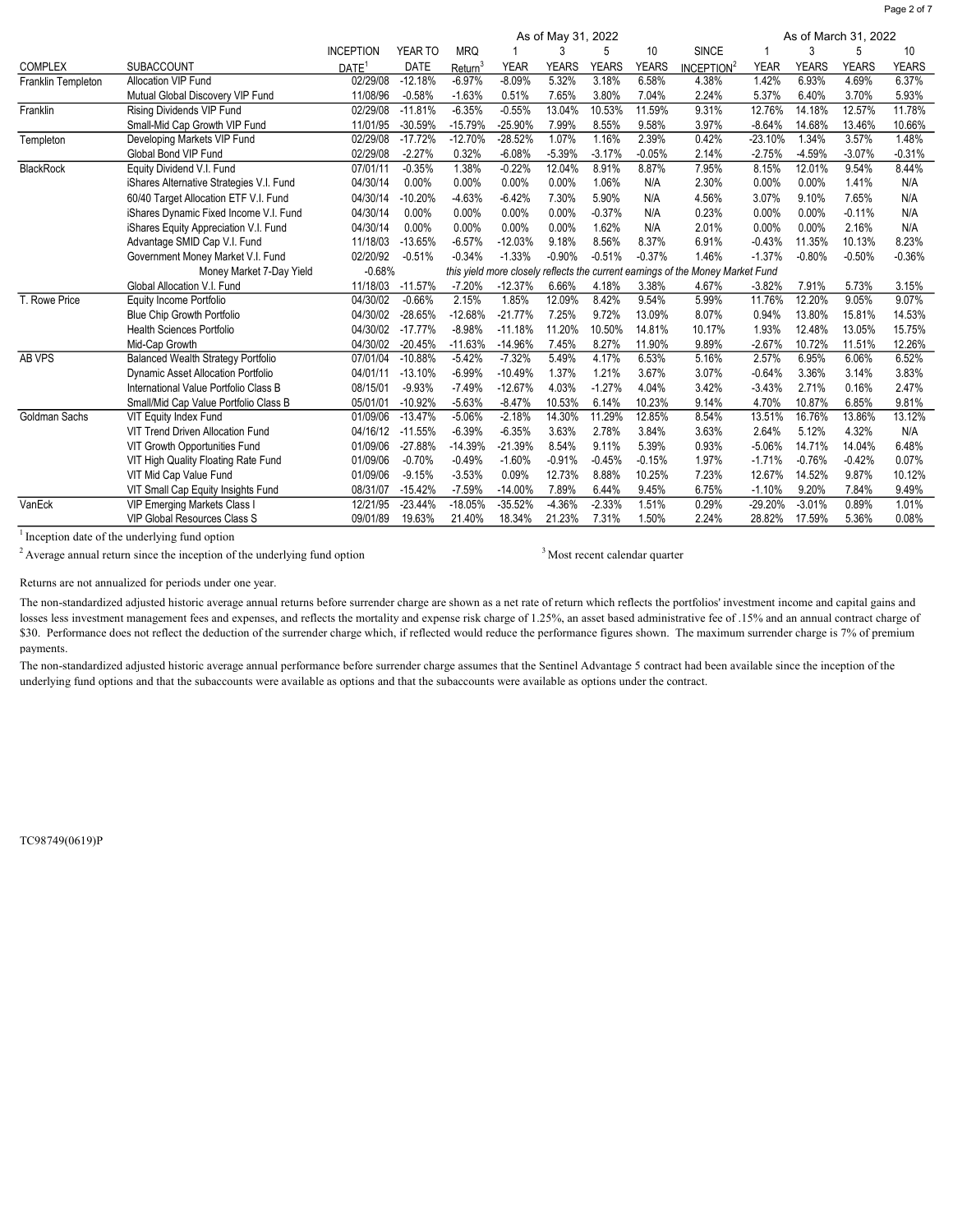# SENTINEL ADVANTAGE VARIABLE ANNUITY 5

### NON-STANDARDIZED ADJUSTED HISTORIC AVERAGE ANNUAL RETURNS AFTER SURRENDER CHARGE

### Average annual returns as May 31, 2022

SAVA 5 is a Variable Annuity Contract Issued by National Life Insurance Company. This material is authorized for distribution to prospective policy holders only when preceded or accompanied by current prospectuses for the Contract and related funds. Please read the prospectus and consider carefully the product's objectives, risks, charges and expenses before you invest or send money.

| <b>INCEPTION</b><br>YEAR TO<br><b>MRQ</b><br>3<br>5<br>10<br><b>SINCE</b><br>3<br>5<br>10<br>INCEPTION <sup>2</sup><br><b>COMPLEX</b><br><b>SUBACCOUNT</b><br>DATE <sup>1</sup><br><b>DATE</b><br>Return <sup>3</sup><br><b>YEAR</b><br><b>YEARS</b><br><b>YEARS</b><br>YEARS<br><b>YEARS</b><br><b>YEARS</b><br><b>YEARS</b><br><b>YEAR</b><br>$-20.70%$<br><b>Touchstone TVST</b><br>Common Stock<br>10/27/17<br>$-11.31%$<br>$-13.24%$<br>14.57%<br>N/A<br>N/A<br>9.96%<br>3.80%<br>17.11%<br>N/A<br>N/A<br>$-22.80%$<br>8.97%<br>N/A<br>Small Company<br>10/27/17<br>$-14.48%$<br>$-19.14%$<br>N/A<br>6.90%<br>$-6.77%$<br>10.34%<br>N/A<br>N/A<br>$-19.48%$<br>$-12.10%$<br>$-14.69%$<br>8.55%<br>N/A<br>N/A<br>6.52%<br>$-2.23%$<br>11.11%<br>N/A<br>Balanced<br>10/27/17<br>N/A<br>$-17.08%$<br>$-13.31%$<br>$-2.43%$<br>N/A<br>$-0.69%$<br>$-12.34%$<br>N/A<br>Bond<br>10/27/17<br>$-16.98%$<br>N/A<br>$-0.45%$<br>N/A<br>V.I. Discovery Mid Cap <sup>4</sup><br>04/30/20<br>$-35.15%$<br>$-24.29%$<br>$-26.00%$<br>N/A<br>N/A<br>N/A<br>$-10.92%$<br>N/A<br>N/A<br>N/A<br>7.53%<br>Invesco<br>$-8.01%$<br>7.59%<br>5.18%<br>8.45%<br>2.09%<br>8.27%<br>V.I. Diversified Dividend Fund<br>06/05/00<br>$-4.71%$<br>$-5.77%$<br>3.67%<br>7.89%<br>6.18%<br>8.21%<br>5.66%<br>$-12.61%$<br>$-8.31%$<br>$-9.84%$<br>5.14%<br>$-0.73%$<br>9.17%<br>6.60%<br>5.17%<br>04/30/03<br>3.77%<br>V.I. Equity and Income Fund<br>V.I. Government Securities Fund<br>05/05/93<br>$-13.70%$<br>$-12.25%$<br>$-15.95%$<br>$-3.43%$<br>$-1.37%$<br>$-2.51%$<br>$-2.47%$<br>$-14.36%$<br>$-2.45%$<br>$-0.92%$<br>$-2.11%$<br>$-2.23%$<br>V.I. Global Real Estate Fund<br>04/30/04<br>$-21.19%$<br>$-12.63%$<br>$-12.74%$<br>1.10%<br>2.52%<br>$-0.96%$<br>3.44%<br>0.42%<br>3.49%<br>3.02%<br>$-11.21%$<br>$-13.22%$<br>$-1.42%$<br>0.09%<br>$-1.12%$<br>V.I. High Yield Fund<br>03/26/02<br>$-14.51%$<br>$-4.39%$<br>$-8.97%$<br>$-0.41%$<br>1.10%<br>$-0.84%$<br>$-22.18%$<br>$-17.99%$<br>$-23.91%$<br>2.56%<br>1.81%<br>4.23%<br>3.87%<br>V.I. International Growth Fund<br>09/19/01<br>4.51%<br>$-16.59%$<br>3.40%<br>3.63%<br><b>AFIS Asset Allocation Fund</b><br>$-17.36%$<br>$-12.37%$<br>$-13.54%$<br>6.39%<br>5.57%<br>N/A<br>N/A<br>12/15/12<br>3.57%<br>$-3.74%$<br>7.63%<br>7.17%<br>American Funds<br>12/15/12<br>$-20.72%$<br>$-15.87%$<br>$-23.70%$<br>$-5.40%$<br>$-2.65%$<br>N/A<br>$-2.77%$<br>$-17.18%$<br>$-3.19%$<br>N/A<br>AFIS Capital World Bond Fund<br>$-1.06%$<br>$-19.99%$<br>$-12.86%$<br>$-12.16%$<br>9.33%<br>9.17%<br>AFIS Growth-Income Fund<br>12/15/12<br>N/A<br>5.14%<br>1.57%<br>11.16%<br>11.38%<br>N/A<br>$-20.31%$<br>5.28%<br>5.31%<br>N/A<br>5.12%<br>$-6.92%$<br>AFIS Capital World Growth & Income Fund<br>12/15/12<br>$-15.02%$<br>$-17.16%$<br>7.11%<br>7.69%<br>N/A<br>$-32.04%$<br>$-22.04%$<br>$-33.50%$<br>3.24%<br>4.54%<br>N/A<br>4.95%<br>AFIS Global Small Capitilization Fund<br>12/15/12<br>$-20.76%$<br>7.26%<br>7.91%<br>N/A<br>N/A<br>$-14.09%$<br>$-10.97%$<br>$-12.09%$<br>1.30%<br>2.01%<br>$-0.82%$<br>$-6.58%$<br>2.42%<br>2.98%<br>N/A<br>AFIS American High-Income Trust<br>12/15/12<br>$-28.34%$<br>4.12%<br>3.93%<br>$-0.42%$<br>AFIS New World Fund<br>12/15/12<br>$-25.11%$<br>$-17.81%$<br>N/A<br>$-15.24%$<br>6.06%<br>6.55%<br>N/A<br>$-35.29%$<br>$-21.55%$<br>$-29.92%$<br>6.18%<br>N/A<br>8.09%<br>N/A<br>04/25/14<br>7.80%<br>$-13.60%$<br>12.36%<br>12.58%<br>American Century<br>Capital Appreciation<br>3.92%<br>05/02/11<br>$-31.43%$<br>$-17.47%$<br>$-17.65%$<br>12.53%<br>12.17%<br>13.00%<br>11.47%<br>18.74%<br>17.42%<br>VP<br>Growth<br>14.05%<br>$-5.23%$<br>10.25%<br>7.35%<br>10/29/04<br>$-7.70%$<br>$-3.14%$<br>10.51%<br>6.80%<br>5.11%<br>10.28%<br>7.74%<br>9.96%<br>Large Company Value<br>$-31.51%$<br>$-16.92%$<br>$-19.48%$<br>15.90%<br>14.56%<br>21.32%<br>05/01/02<br>15.02%<br>8.55%<br>2.59%<br>20.08%<br>16.08%<br>Ultra<br>Value<br>08/14/01<br>$-5.84%$<br>$-3.21%$<br>11.98%<br>7.86%<br>10.84%<br>7.45%<br>3.89%<br>10.17%<br>$-4.18%$<br>10.86%<br>7.69%<br>Fidelity <sup>®</sup> Investments<br>$-22.19%$<br>$-14.93%$<br>$-20.60%$<br>8.82%<br>5.30%<br>12.76%<br>9.67%<br>12.63%<br><b>VIP Disciplined Small Cap</b><br>12/27/05<br>8.57%<br>$-10.81%$<br>6.48%<br>$-20.41%$<br>11.02%<br>VIP Index 500 Portfolio<br>08/27/92<br>$-12.03%$<br>$-9.07%$<br>13.12%<br>12.65%<br>5.87%<br>6.61%<br>15.61%<br>13.61%<br>12.64%<br>$-23.39%$<br>$-13.06%$<br>$-13.77%$<br>VIP Dynamic Capital Appreciation<br>09/25/00<br>14.49%<br>12.15%<br>15.18%<br>7.83%<br>3.27%<br>18.51%<br>15.27%<br>16.12%<br>VIP Contrafund <sup>®</sup> Portfolio<br>$-28.16%$<br>$-17.03%$<br>$-15.61%$<br>12.39%<br>10.11%<br>11.91%<br>6.52%<br>4.15%<br>16.87%<br>12.17%<br>01/03/95<br>13.78%<br>$-20.63%$<br>10.03%<br>6.88%<br>8.76%<br>4.18%<br>8.34%<br>VIP Mid Cap Portfolio<br>12/28/98<br>$-13.56%$<br>$-14.81%$<br>$-2.63%$<br>11.26%<br>8.75%<br>0.17%<br>1.34%<br>VIP Freedom Income<br>04/26/05<br>$-15.82%$<br>$-12.33%$<br>$-14.95%$<br>3.24%<br>4.18%<br>$-9.71%$<br>1.72%<br>2.47%<br>3.52%<br>$-35.82%$<br>$-20.70%$<br>$-32.43%$<br>14.28%<br>17.19%<br>17.78%<br>20.64%<br>23.26%<br>18.92%<br><b>VIP Growth Opportunities</b><br>01/03/95<br>10.45%<br>$-13.85%$<br>8.13%<br><b>VIP Real Estate Portfolio</b><br>11/06/02<br>$-21.55%$<br>$-14.02%$<br>$-6.44%$<br>2.77%<br>3.77%<br>12.07%<br>11.42%<br>5.49%<br>5.50%<br>8.80% |  | As of May 31, 2022<br>As of March 31, 2022 |  |  |  |  |  |  |  |  |  |  |  |
|-------------------------------------------------------------------------------------------------------------------------------------------------------------------------------------------------------------------------------------------------------------------------------------------------------------------------------------------------------------------------------------------------------------------------------------------------------------------------------------------------------------------------------------------------------------------------------------------------------------------------------------------------------------------------------------------------------------------------------------------------------------------------------------------------------------------------------------------------------------------------------------------------------------------------------------------------------------------------------------------------------------------------------------------------------------------------------------------------------------------------------------------------------------------------------------------------------------------------------------------------------------------------------------------------------------------------------------------------------------------------------------------------------------------------------------------------------------------------------------------------------------------------------------------------------------------------------------------------------------------------------------------------------------------------------------------------------------------------------------------------------------------------------------------------------------------------------------------------------------------------------------------------------------------------------------------------------------------------------------------------------------------------------------------------------------------------------------------------------------------------------------------------------------------------------------------------------------------------------------------------------------------------------------------------------------------------------------------------------------------------------------------------------------------------------------------------------------------------------------------------------------------------------------------------------------------------------------------------------------------------------------------------------------------------------------------------------------------------------------------------------------------------------------------------------------------------------------------------------------------------------------------------------------------------------------------------------------------------------------------------------------------------------------------------------------------------------------------------------------------------------------------------------------------------------------------------------------------------------------------------------------------------------------------------------------------------------------------------------------------------------------------------------------------------------------------------------------------------------------------------------------------------------------------------------------------------------------------------------------------------------------------------------------------------------------------------------------------------------------------------------------------------------------------------------------------------------------------------------------------------------------------------------------------------------------------------------------------------------------------------------------------------------------------------------------------------------------------------------------------------------------------------------------------------------------------------------------------------------------------------------------------------------------------------------------------------------------------------------------------------------------------------------------------------------------------------------------------------------------------------------------------------------------------------------------------------------------------------------------------------------------------------------------------------------------------------------------------------------------------------------------------------------------------------------------------------------------------------------------------------------------------------------------------------------------------------------------------------------------------------------------------------------------------------------------------------------------------------------------------------------------------------------------------------------------------------------------------------------------------------------------------------------------------------------------------------------------------------------------------------------------------------------------------------------------------|--|--------------------------------------------|--|--|--|--|--|--|--|--|--|--|--|
|                                                                                                                                                                                                                                                                                                                                                                                                                                                                                                                                                                                                                                                                                                                                                                                                                                                                                                                                                                                                                                                                                                                                                                                                                                                                                                                                                                                                                                                                                                                                                                                                                                                                                                                                                                                                                                                                                                                                                                                                                                                                                                                                                                                                                                                                                                                                                                                                                                                                                                                                                                                                                                                                                                                                                                                                                                                                                                                                                                                                                                                                                                                                                                                                                                                                                                                                                                                                                                                                                                                                                                                                                                                                                                                                                                                                                                                                                                                                                                                                                                                                                                                                                                                                                                                                                                                                                                                                                                                                                                                                                                                                                                                                                                                                                                                                                                                                                                                                                                                                                                                                                                                                                                                                                                                                                                                                                                                                                                           |  |                                            |  |  |  |  |  |  |  |  |  |  |  |
|                                                                                                                                                                                                                                                                                                                                                                                                                                                                                                                                                                                                                                                                                                                                                                                                                                                                                                                                                                                                                                                                                                                                                                                                                                                                                                                                                                                                                                                                                                                                                                                                                                                                                                                                                                                                                                                                                                                                                                                                                                                                                                                                                                                                                                                                                                                                                                                                                                                                                                                                                                                                                                                                                                                                                                                                                                                                                                                                                                                                                                                                                                                                                                                                                                                                                                                                                                                                                                                                                                                                                                                                                                                                                                                                                                                                                                                                                                                                                                                                                                                                                                                                                                                                                                                                                                                                                                                                                                                                                                                                                                                                                                                                                                                                                                                                                                                                                                                                                                                                                                                                                                                                                                                                                                                                                                                                                                                                                                           |  |                                            |  |  |  |  |  |  |  |  |  |  |  |
|                                                                                                                                                                                                                                                                                                                                                                                                                                                                                                                                                                                                                                                                                                                                                                                                                                                                                                                                                                                                                                                                                                                                                                                                                                                                                                                                                                                                                                                                                                                                                                                                                                                                                                                                                                                                                                                                                                                                                                                                                                                                                                                                                                                                                                                                                                                                                                                                                                                                                                                                                                                                                                                                                                                                                                                                                                                                                                                                                                                                                                                                                                                                                                                                                                                                                                                                                                                                                                                                                                                                                                                                                                                                                                                                                                                                                                                                                                                                                                                                                                                                                                                                                                                                                                                                                                                                                                                                                                                                                                                                                                                                                                                                                                                                                                                                                                                                                                                                                                                                                                                                                                                                                                                                                                                                                                                                                                                                                                           |  |                                            |  |  |  |  |  |  |  |  |  |  |  |
|                                                                                                                                                                                                                                                                                                                                                                                                                                                                                                                                                                                                                                                                                                                                                                                                                                                                                                                                                                                                                                                                                                                                                                                                                                                                                                                                                                                                                                                                                                                                                                                                                                                                                                                                                                                                                                                                                                                                                                                                                                                                                                                                                                                                                                                                                                                                                                                                                                                                                                                                                                                                                                                                                                                                                                                                                                                                                                                                                                                                                                                                                                                                                                                                                                                                                                                                                                                                                                                                                                                                                                                                                                                                                                                                                                                                                                                                                                                                                                                                                                                                                                                                                                                                                                                                                                                                                                                                                                                                                                                                                                                                                                                                                                                                                                                                                                                                                                                                                                                                                                                                                                                                                                                                                                                                                                                                                                                                                                           |  |                                            |  |  |  |  |  |  |  |  |  |  |  |
|                                                                                                                                                                                                                                                                                                                                                                                                                                                                                                                                                                                                                                                                                                                                                                                                                                                                                                                                                                                                                                                                                                                                                                                                                                                                                                                                                                                                                                                                                                                                                                                                                                                                                                                                                                                                                                                                                                                                                                                                                                                                                                                                                                                                                                                                                                                                                                                                                                                                                                                                                                                                                                                                                                                                                                                                                                                                                                                                                                                                                                                                                                                                                                                                                                                                                                                                                                                                                                                                                                                                                                                                                                                                                                                                                                                                                                                                                                                                                                                                                                                                                                                                                                                                                                                                                                                                                                                                                                                                                                                                                                                                                                                                                                                                                                                                                                                                                                                                                                                                                                                                                                                                                                                                                                                                                                                                                                                                                                           |  |                                            |  |  |  |  |  |  |  |  |  |  |  |
|                                                                                                                                                                                                                                                                                                                                                                                                                                                                                                                                                                                                                                                                                                                                                                                                                                                                                                                                                                                                                                                                                                                                                                                                                                                                                                                                                                                                                                                                                                                                                                                                                                                                                                                                                                                                                                                                                                                                                                                                                                                                                                                                                                                                                                                                                                                                                                                                                                                                                                                                                                                                                                                                                                                                                                                                                                                                                                                                                                                                                                                                                                                                                                                                                                                                                                                                                                                                                                                                                                                                                                                                                                                                                                                                                                                                                                                                                                                                                                                                                                                                                                                                                                                                                                                                                                                                                                                                                                                                                                                                                                                                                                                                                                                                                                                                                                                                                                                                                                                                                                                                                                                                                                                                                                                                                                                                                                                                                                           |  |                                            |  |  |  |  |  |  |  |  |  |  |  |
|                                                                                                                                                                                                                                                                                                                                                                                                                                                                                                                                                                                                                                                                                                                                                                                                                                                                                                                                                                                                                                                                                                                                                                                                                                                                                                                                                                                                                                                                                                                                                                                                                                                                                                                                                                                                                                                                                                                                                                                                                                                                                                                                                                                                                                                                                                                                                                                                                                                                                                                                                                                                                                                                                                                                                                                                                                                                                                                                                                                                                                                                                                                                                                                                                                                                                                                                                                                                                                                                                                                                                                                                                                                                                                                                                                                                                                                                                                                                                                                                                                                                                                                                                                                                                                                                                                                                                                                                                                                                                                                                                                                                                                                                                                                                                                                                                                                                                                                                                                                                                                                                                                                                                                                                                                                                                                                                                                                                                                           |  |                                            |  |  |  |  |  |  |  |  |  |  |  |
|                                                                                                                                                                                                                                                                                                                                                                                                                                                                                                                                                                                                                                                                                                                                                                                                                                                                                                                                                                                                                                                                                                                                                                                                                                                                                                                                                                                                                                                                                                                                                                                                                                                                                                                                                                                                                                                                                                                                                                                                                                                                                                                                                                                                                                                                                                                                                                                                                                                                                                                                                                                                                                                                                                                                                                                                                                                                                                                                                                                                                                                                                                                                                                                                                                                                                                                                                                                                                                                                                                                                                                                                                                                                                                                                                                                                                                                                                                                                                                                                                                                                                                                                                                                                                                                                                                                                                                                                                                                                                                                                                                                                                                                                                                                                                                                                                                                                                                                                                                                                                                                                                                                                                                                                                                                                                                                                                                                                                                           |  |                                            |  |  |  |  |  |  |  |  |  |  |  |
|                                                                                                                                                                                                                                                                                                                                                                                                                                                                                                                                                                                                                                                                                                                                                                                                                                                                                                                                                                                                                                                                                                                                                                                                                                                                                                                                                                                                                                                                                                                                                                                                                                                                                                                                                                                                                                                                                                                                                                                                                                                                                                                                                                                                                                                                                                                                                                                                                                                                                                                                                                                                                                                                                                                                                                                                                                                                                                                                                                                                                                                                                                                                                                                                                                                                                                                                                                                                                                                                                                                                                                                                                                                                                                                                                                                                                                                                                                                                                                                                                                                                                                                                                                                                                                                                                                                                                                                                                                                                                                                                                                                                                                                                                                                                                                                                                                                                                                                                                                                                                                                                                                                                                                                                                                                                                                                                                                                                                                           |  |                                            |  |  |  |  |  |  |  |  |  |  |  |
|                                                                                                                                                                                                                                                                                                                                                                                                                                                                                                                                                                                                                                                                                                                                                                                                                                                                                                                                                                                                                                                                                                                                                                                                                                                                                                                                                                                                                                                                                                                                                                                                                                                                                                                                                                                                                                                                                                                                                                                                                                                                                                                                                                                                                                                                                                                                                                                                                                                                                                                                                                                                                                                                                                                                                                                                                                                                                                                                                                                                                                                                                                                                                                                                                                                                                                                                                                                                                                                                                                                                                                                                                                                                                                                                                                                                                                                                                                                                                                                                                                                                                                                                                                                                                                                                                                                                                                                                                                                                                                                                                                                                                                                                                                                                                                                                                                                                                                                                                                                                                                                                                                                                                                                                                                                                                                                                                                                                                                           |  |                                            |  |  |  |  |  |  |  |  |  |  |  |
|                                                                                                                                                                                                                                                                                                                                                                                                                                                                                                                                                                                                                                                                                                                                                                                                                                                                                                                                                                                                                                                                                                                                                                                                                                                                                                                                                                                                                                                                                                                                                                                                                                                                                                                                                                                                                                                                                                                                                                                                                                                                                                                                                                                                                                                                                                                                                                                                                                                                                                                                                                                                                                                                                                                                                                                                                                                                                                                                                                                                                                                                                                                                                                                                                                                                                                                                                                                                                                                                                                                                                                                                                                                                                                                                                                                                                                                                                                                                                                                                                                                                                                                                                                                                                                                                                                                                                                                                                                                                                                                                                                                                                                                                                                                                                                                                                                                                                                                                                                                                                                                                                                                                                                                                                                                                                                                                                                                                                                           |  |                                            |  |  |  |  |  |  |  |  |  |  |  |
|                                                                                                                                                                                                                                                                                                                                                                                                                                                                                                                                                                                                                                                                                                                                                                                                                                                                                                                                                                                                                                                                                                                                                                                                                                                                                                                                                                                                                                                                                                                                                                                                                                                                                                                                                                                                                                                                                                                                                                                                                                                                                                                                                                                                                                                                                                                                                                                                                                                                                                                                                                                                                                                                                                                                                                                                                                                                                                                                                                                                                                                                                                                                                                                                                                                                                                                                                                                                                                                                                                                                                                                                                                                                                                                                                                                                                                                                                                                                                                                                                                                                                                                                                                                                                                                                                                                                                                                                                                                                                                                                                                                                                                                                                                                                                                                                                                                                                                                                                                                                                                                                                                                                                                                                                                                                                                                                                                                                                                           |  |                                            |  |  |  |  |  |  |  |  |  |  |  |
|                                                                                                                                                                                                                                                                                                                                                                                                                                                                                                                                                                                                                                                                                                                                                                                                                                                                                                                                                                                                                                                                                                                                                                                                                                                                                                                                                                                                                                                                                                                                                                                                                                                                                                                                                                                                                                                                                                                                                                                                                                                                                                                                                                                                                                                                                                                                                                                                                                                                                                                                                                                                                                                                                                                                                                                                                                                                                                                                                                                                                                                                                                                                                                                                                                                                                                                                                                                                                                                                                                                                                                                                                                                                                                                                                                                                                                                                                                                                                                                                                                                                                                                                                                                                                                                                                                                                                                                                                                                                                                                                                                                                                                                                                                                                                                                                                                                                                                                                                                                                                                                                                                                                                                                                                                                                                                                                                                                                                                           |  |                                            |  |  |  |  |  |  |  |  |  |  |  |
|                                                                                                                                                                                                                                                                                                                                                                                                                                                                                                                                                                                                                                                                                                                                                                                                                                                                                                                                                                                                                                                                                                                                                                                                                                                                                                                                                                                                                                                                                                                                                                                                                                                                                                                                                                                                                                                                                                                                                                                                                                                                                                                                                                                                                                                                                                                                                                                                                                                                                                                                                                                                                                                                                                                                                                                                                                                                                                                                                                                                                                                                                                                                                                                                                                                                                                                                                                                                                                                                                                                                                                                                                                                                                                                                                                                                                                                                                                                                                                                                                                                                                                                                                                                                                                                                                                                                                                                                                                                                                                                                                                                                                                                                                                                                                                                                                                                                                                                                                                                                                                                                                                                                                                                                                                                                                                                                                                                                                                           |  |                                            |  |  |  |  |  |  |  |  |  |  |  |
|                                                                                                                                                                                                                                                                                                                                                                                                                                                                                                                                                                                                                                                                                                                                                                                                                                                                                                                                                                                                                                                                                                                                                                                                                                                                                                                                                                                                                                                                                                                                                                                                                                                                                                                                                                                                                                                                                                                                                                                                                                                                                                                                                                                                                                                                                                                                                                                                                                                                                                                                                                                                                                                                                                                                                                                                                                                                                                                                                                                                                                                                                                                                                                                                                                                                                                                                                                                                                                                                                                                                                                                                                                                                                                                                                                                                                                                                                                                                                                                                                                                                                                                                                                                                                                                                                                                                                                                                                                                                                                                                                                                                                                                                                                                                                                                                                                                                                                                                                                                                                                                                                                                                                                                                                                                                                                                                                                                                                                           |  |                                            |  |  |  |  |  |  |  |  |  |  |  |
|                                                                                                                                                                                                                                                                                                                                                                                                                                                                                                                                                                                                                                                                                                                                                                                                                                                                                                                                                                                                                                                                                                                                                                                                                                                                                                                                                                                                                                                                                                                                                                                                                                                                                                                                                                                                                                                                                                                                                                                                                                                                                                                                                                                                                                                                                                                                                                                                                                                                                                                                                                                                                                                                                                                                                                                                                                                                                                                                                                                                                                                                                                                                                                                                                                                                                                                                                                                                                                                                                                                                                                                                                                                                                                                                                                                                                                                                                                                                                                                                                                                                                                                                                                                                                                                                                                                                                                                                                                                                                                                                                                                                                                                                                                                                                                                                                                                                                                                                                                                                                                                                                                                                                                                                                                                                                                                                                                                                                                           |  |                                            |  |  |  |  |  |  |  |  |  |  |  |
|                                                                                                                                                                                                                                                                                                                                                                                                                                                                                                                                                                                                                                                                                                                                                                                                                                                                                                                                                                                                                                                                                                                                                                                                                                                                                                                                                                                                                                                                                                                                                                                                                                                                                                                                                                                                                                                                                                                                                                                                                                                                                                                                                                                                                                                                                                                                                                                                                                                                                                                                                                                                                                                                                                                                                                                                                                                                                                                                                                                                                                                                                                                                                                                                                                                                                                                                                                                                                                                                                                                                                                                                                                                                                                                                                                                                                                                                                                                                                                                                                                                                                                                                                                                                                                                                                                                                                                                                                                                                                                                                                                                                                                                                                                                                                                                                                                                                                                                                                                                                                                                                                                                                                                                                                                                                                                                                                                                                                                           |  |                                            |  |  |  |  |  |  |  |  |  |  |  |
|                                                                                                                                                                                                                                                                                                                                                                                                                                                                                                                                                                                                                                                                                                                                                                                                                                                                                                                                                                                                                                                                                                                                                                                                                                                                                                                                                                                                                                                                                                                                                                                                                                                                                                                                                                                                                                                                                                                                                                                                                                                                                                                                                                                                                                                                                                                                                                                                                                                                                                                                                                                                                                                                                                                                                                                                                                                                                                                                                                                                                                                                                                                                                                                                                                                                                                                                                                                                                                                                                                                                                                                                                                                                                                                                                                                                                                                                                                                                                                                                                                                                                                                                                                                                                                                                                                                                                                                                                                                                                                                                                                                                                                                                                                                                                                                                                                                                                                                                                                                                                                                                                                                                                                                                                                                                                                                                                                                                                                           |  |                                            |  |  |  |  |  |  |  |  |  |  |  |
|                                                                                                                                                                                                                                                                                                                                                                                                                                                                                                                                                                                                                                                                                                                                                                                                                                                                                                                                                                                                                                                                                                                                                                                                                                                                                                                                                                                                                                                                                                                                                                                                                                                                                                                                                                                                                                                                                                                                                                                                                                                                                                                                                                                                                                                                                                                                                                                                                                                                                                                                                                                                                                                                                                                                                                                                                                                                                                                                                                                                                                                                                                                                                                                                                                                                                                                                                                                                                                                                                                                                                                                                                                                                                                                                                                                                                                                                                                                                                                                                                                                                                                                                                                                                                                                                                                                                                                                                                                                                                                                                                                                                                                                                                                                                                                                                                                                                                                                                                                                                                                                                                                                                                                                                                                                                                                                                                                                                                                           |  |                                            |  |  |  |  |  |  |  |  |  |  |  |
|                                                                                                                                                                                                                                                                                                                                                                                                                                                                                                                                                                                                                                                                                                                                                                                                                                                                                                                                                                                                                                                                                                                                                                                                                                                                                                                                                                                                                                                                                                                                                                                                                                                                                                                                                                                                                                                                                                                                                                                                                                                                                                                                                                                                                                                                                                                                                                                                                                                                                                                                                                                                                                                                                                                                                                                                                                                                                                                                                                                                                                                                                                                                                                                                                                                                                                                                                                                                                                                                                                                                                                                                                                                                                                                                                                                                                                                                                                                                                                                                                                                                                                                                                                                                                                                                                                                                                                                                                                                                                                                                                                                                                                                                                                                                                                                                                                                                                                                                                                                                                                                                                                                                                                                                                                                                                                                                                                                                                                           |  |                                            |  |  |  |  |  |  |  |  |  |  |  |
|                                                                                                                                                                                                                                                                                                                                                                                                                                                                                                                                                                                                                                                                                                                                                                                                                                                                                                                                                                                                                                                                                                                                                                                                                                                                                                                                                                                                                                                                                                                                                                                                                                                                                                                                                                                                                                                                                                                                                                                                                                                                                                                                                                                                                                                                                                                                                                                                                                                                                                                                                                                                                                                                                                                                                                                                                                                                                                                                                                                                                                                                                                                                                                                                                                                                                                                                                                                                                                                                                                                                                                                                                                                                                                                                                                                                                                                                                                                                                                                                                                                                                                                                                                                                                                                                                                                                                                                                                                                                                                                                                                                                                                                                                                                                                                                                                                                                                                                                                                                                                                                                                                                                                                                                                                                                                                                                                                                                                                           |  |                                            |  |  |  |  |  |  |  |  |  |  |  |
|                                                                                                                                                                                                                                                                                                                                                                                                                                                                                                                                                                                                                                                                                                                                                                                                                                                                                                                                                                                                                                                                                                                                                                                                                                                                                                                                                                                                                                                                                                                                                                                                                                                                                                                                                                                                                                                                                                                                                                                                                                                                                                                                                                                                                                                                                                                                                                                                                                                                                                                                                                                                                                                                                                                                                                                                                                                                                                                                                                                                                                                                                                                                                                                                                                                                                                                                                                                                                                                                                                                                                                                                                                                                                                                                                                                                                                                                                                                                                                                                                                                                                                                                                                                                                                                                                                                                                                                                                                                                                                                                                                                                                                                                                                                                                                                                                                                                                                                                                                                                                                                                                                                                                                                                                                                                                                                                                                                                                                           |  |                                            |  |  |  |  |  |  |  |  |  |  |  |
|                                                                                                                                                                                                                                                                                                                                                                                                                                                                                                                                                                                                                                                                                                                                                                                                                                                                                                                                                                                                                                                                                                                                                                                                                                                                                                                                                                                                                                                                                                                                                                                                                                                                                                                                                                                                                                                                                                                                                                                                                                                                                                                                                                                                                                                                                                                                                                                                                                                                                                                                                                                                                                                                                                                                                                                                                                                                                                                                                                                                                                                                                                                                                                                                                                                                                                                                                                                                                                                                                                                                                                                                                                                                                                                                                                                                                                                                                                                                                                                                                                                                                                                                                                                                                                                                                                                                                                                                                                                                                                                                                                                                                                                                                                                                                                                                                                                                                                                                                                                                                                                                                                                                                                                                                                                                                                                                                                                                                                           |  |                                            |  |  |  |  |  |  |  |  |  |  |  |
|                                                                                                                                                                                                                                                                                                                                                                                                                                                                                                                                                                                                                                                                                                                                                                                                                                                                                                                                                                                                                                                                                                                                                                                                                                                                                                                                                                                                                                                                                                                                                                                                                                                                                                                                                                                                                                                                                                                                                                                                                                                                                                                                                                                                                                                                                                                                                                                                                                                                                                                                                                                                                                                                                                                                                                                                                                                                                                                                                                                                                                                                                                                                                                                                                                                                                                                                                                                                                                                                                                                                                                                                                                                                                                                                                                                                                                                                                                                                                                                                                                                                                                                                                                                                                                                                                                                                                                                                                                                                                                                                                                                                                                                                                                                                                                                                                                                                                                                                                                                                                                                                                                                                                                                                                                                                                                                                                                                                                                           |  |                                            |  |  |  |  |  |  |  |  |  |  |  |
|                                                                                                                                                                                                                                                                                                                                                                                                                                                                                                                                                                                                                                                                                                                                                                                                                                                                                                                                                                                                                                                                                                                                                                                                                                                                                                                                                                                                                                                                                                                                                                                                                                                                                                                                                                                                                                                                                                                                                                                                                                                                                                                                                                                                                                                                                                                                                                                                                                                                                                                                                                                                                                                                                                                                                                                                                                                                                                                                                                                                                                                                                                                                                                                                                                                                                                                                                                                                                                                                                                                                                                                                                                                                                                                                                                                                                                                                                                                                                                                                                                                                                                                                                                                                                                                                                                                                                                                                                                                                                                                                                                                                                                                                                                                                                                                                                                                                                                                                                                                                                                                                                                                                                                                                                                                                                                                                                                                                                                           |  |                                            |  |  |  |  |  |  |  |  |  |  |  |
|                                                                                                                                                                                                                                                                                                                                                                                                                                                                                                                                                                                                                                                                                                                                                                                                                                                                                                                                                                                                                                                                                                                                                                                                                                                                                                                                                                                                                                                                                                                                                                                                                                                                                                                                                                                                                                                                                                                                                                                                                                                                                                                                                                                                                                                                                                                                                                                                                                                                                                                                                                                                                                                                                                                                                                                                                                                                                                                                                                                                                                                                                                                                                                                                                                                                                                                                                                                                                                                                                                                                                                                                                                                                                                                                                                                                                                                                                                                                                                                                                                                                                                                                                                                                                                                                                                                                                                                                                                                                                                                                                                                                                                                                                                                                                                                                                                                                                                                                                                                                                                                                                                                                                                                                                                                                                                                                                                                                                                           |  |                                            |  |  |  |  |  |  |  |  |  |  |  |
|                                                                                                                                                                                                                                                                                                                                                                                                                                                                                                                                                                                                                                                                                                                                                                                                                                                                                                                                                                                                                                                                                                                                                                                                                                                                                                                                                                                                                                                                                                                                                                                                                                                                                                                                                                                                                                                                                                                                                                                                                                                                                                                                                                                                                                                                                                                                                                                                                                                                                                                                                                                                                                                                                                                                                                                                                                                                                                                                                                                                                                                                                                                                                                                                                                                                                                                                                                                                                                                                                                                                                                                                                                                                                                                                                                                                                                                                                                                                                                                                                                                                                                                                                                                                                                                                                                                                                                                                                                                                                                                                                                                                                                                                                                                                                                                                                                                                                                                                                                                                                                                                                                                                                                                                                                                                                                                                                                                                                                           |  |                                            |  |  |  |  |  |  |  |  |  |  |  |
|                                                                                                                                                                                                                                                                                                                                                                                                                                                                                                                                                                                                                                                                                                                                                                                                                                                                                                                                                                                                                                                                                                                                                                                                                                                                                                                                                                                                                                                                                                                                                                                                                                                                                                                                                                                                                                                                                                                                                                                                                                                                                                                                                                                                                                                                                                                                                                                                                                                                                                                                                                                                                                                                                                                                                                                                                                                                                                                                                                                                                                                                                                                                                                                                                                                                                                                                                                                                                                                                                                                                                                                                                                                                                                                                                                                                                                                                                                                                                                                                                                                                                                                                                                                                                                                                                                                                                                                                                                                                                                                                                                                                                                                                                                                                                                                                                                                                                                                                                                                                                                                                                                                                                                                                                                                                                                                                                                                                                                           |  |                                            |  |  |  |  |  |  |  |  |  |  |  |
|                                                                                                                                                                                                                                                                                                                                                                                                                                                                                                                                                                                                                                                                                                                                                                                                                                                                                                                                                                                                                                                                                                                                                                                                                                                                                                                                                                                                                                                                                                                                                                                                                                                                                                                                                                                                                                                                                                                                                                                                                                                                                                                                                                                                                                                                                                                                                                                                                                                                                                                                                                                                                                                                                                                                                                                                                                                                                                                                                                                                                                                                                                                                                                                                                                                                                                                                                                                                                                                                                                                                                                                                                                                                                                                                                                                                                                                                                                                                                                                                                                                                                                                                                                                                                                                                                                                                                                                                                                                                                                                                                                                                                                                                                                                                                                                                                                                                                                                                                                                                                                                                                                                                                                                                                                                                                                                                                                                                                                           |  |                                            |  |  |  |  |  |  |  |  |  |  |  |
|                                                                                                                                                                                                                                                                                                                                                                                                                                                                                                                                                                                                                                                                                                                                                                                                                                                                                                                                                                                                                                                                                                                                                                                                                                                                                                                                                                                                                                                                                                                                                                                                                                                                                                                                                                                                                                                                                                                                                                                                                                                                                                                                                                                                                                                                                                                                                                                                                                                                                                                                                                                                                                                                                                                                                                                                                                                                                                                                                                                                                                                                                                                                                                                                                                                                                                                                                                                                                                                                                                                                                                                                                                                                                                                                                                                                                                                                                                                                                                                                                                                                                                                                                                                                                                                                                                                                                                                                                                                                                                                                                                                                                                                                                                                                                                                                                                                                                                                                                                                                                                                                                                                                                                                                                                                                                                                                                                                                                                           |  |                                            |  |  |  |  |  |  |  |  |  |  |  |
|                                                                                                                                                                                                                                                                                                                                                                                                                                                                                                                                                                                                                                                                                                                                                                                                                                                                                                                                                                                                                                                                                                                                                                                                                                                                                                                                                                                                                                                                                                                                                                                                                                                                                                                                                                                                                                                                                                                                                                                                                                                                                                                                                                                                                                                                                                                                                                                                                                                                                                                                                                                                                                                                                                                                                                                                                                                                                                                                                                                                                                                                                                                                                                                                                                                                                                                                                                                                                                                                                                                                                                                                                                                                                                                                                                                                                                                                                                                                                                                                                                                                                                                                                                                                                                                                                                                                                                                                                                                                                                                                                                                                                                                                                                                                                                                                                                                                                                                                                                                                                                                                                                                                                                                                                                                                                                                                                                                                                                           |  |                                            |  |  |  |  |  |  |  |  |  |  |  |
|                                                                                                                                                                                                                                                                                                                                                                                                                                                                                                                                                                                                                                                                                                                                                                                                                                                                                                                                                                                                                                                                                                                                                                                                                                                                                                                                                                                                                                                                                                                                                                                                                                                                                                                                                                                                                                                                                                                                                                                                                                                                                                                                                                                                                                                                                                                                                                                                                                                                                                                                                                                                                                                                                                                                                                                                                                                                                                                                                                                                                                                                                                                                                                                                                                                                                                                                                                                                                                                                                                                                                                                                                                                                                                                                                                                                                                                                                                                                                                                                                                                                                                                                                                                                                                                                                                                                                                                                                                                                                                                                                                                                                                                                                                                                                                                                                                                                                                                                                                                                                                                                                                                                                                                                                                                                                                                                                                                                                                           |  |                                            |  |  |  |  |  |  |  |  |  |  |  |
|                                                                                                                                                                                                                                                                                                                                                                                                                                                                                                                                                                                                                                                                                                                                                                                                                                                                                                                                                                                                                                                                                                                                                                                                                                                                                                                                                                                                                                                                                                                                                                                                                                                                                                                                                                                                                                                                                                                                                                                                                                                                                                                                                                                                                                                                                                                                                                                                                                                                                                                                                                                                                                                                                                                                                                                                                                                                                                                                                                                                                                                                                                                                                                                                                                                                                                                                                                                                                                                                                                                                                                                                                                                                                                                                                                                                                                                                                                                                                                                                                                                                                                                                                                                                                                                                                                                                                                                                                                                                                                                                                                                                                                                                                                                                                                                                                                                                                                                                                                                                                                                                                                                                                                                                                                                                                                                                                                                                                                           |  |                                            |  |  |  |  |  |  |  |  |  |  |  |

 $1$  Inception date of the underlying fund option except, where additionally noted below.

 $2$  Average annual return since the inception of the underlying fund option

<sup>3</sup> Most recent calendar quarter

 $4$  Since inception data is not available, the performance information above uses, April  $30<sup>th</sup>$ , 2020 as the inception date.

Performance data quoted represents past performance, and is no guarantee of future results. Principal value and return will fluctuate so that an investor's shares, when redeemed, may be worth more or less than their original cost. Current performance may be lower or higher than the performance shown here.

BlackRock Government Money Market V.I. Fund: You could lose money by investing in the fund. Although the fund seeks to preserve the value of your investment at \$1.00 per share, it cannot guarantee it will do so. An investment in the fund is not insured or guaranteed by the Federal Deposit Insurance Corporation or any other government agency. The fund's sponsor has no legal obligation to provide financial support to the fund, and you should not expect that the sponsor will provide financial support to the fund at any time. Fund shares are not guaranteed by the U.S. government.

Variable annuities are long-term investments designed for retirement purposes. Early withdrawals may be subject to a deferred sales charge and if taken prior to age 59½, a 10% federal tax penalty may apply. Gains distributed from the annuity will be taxed as ordinary income in the year the money is received.

Stocks of smaller companies are often associated with higher risks than stocks of larger companies including higher volatility. Investment in global markets may include added risks such as currency fluctuations and other economic and political factors.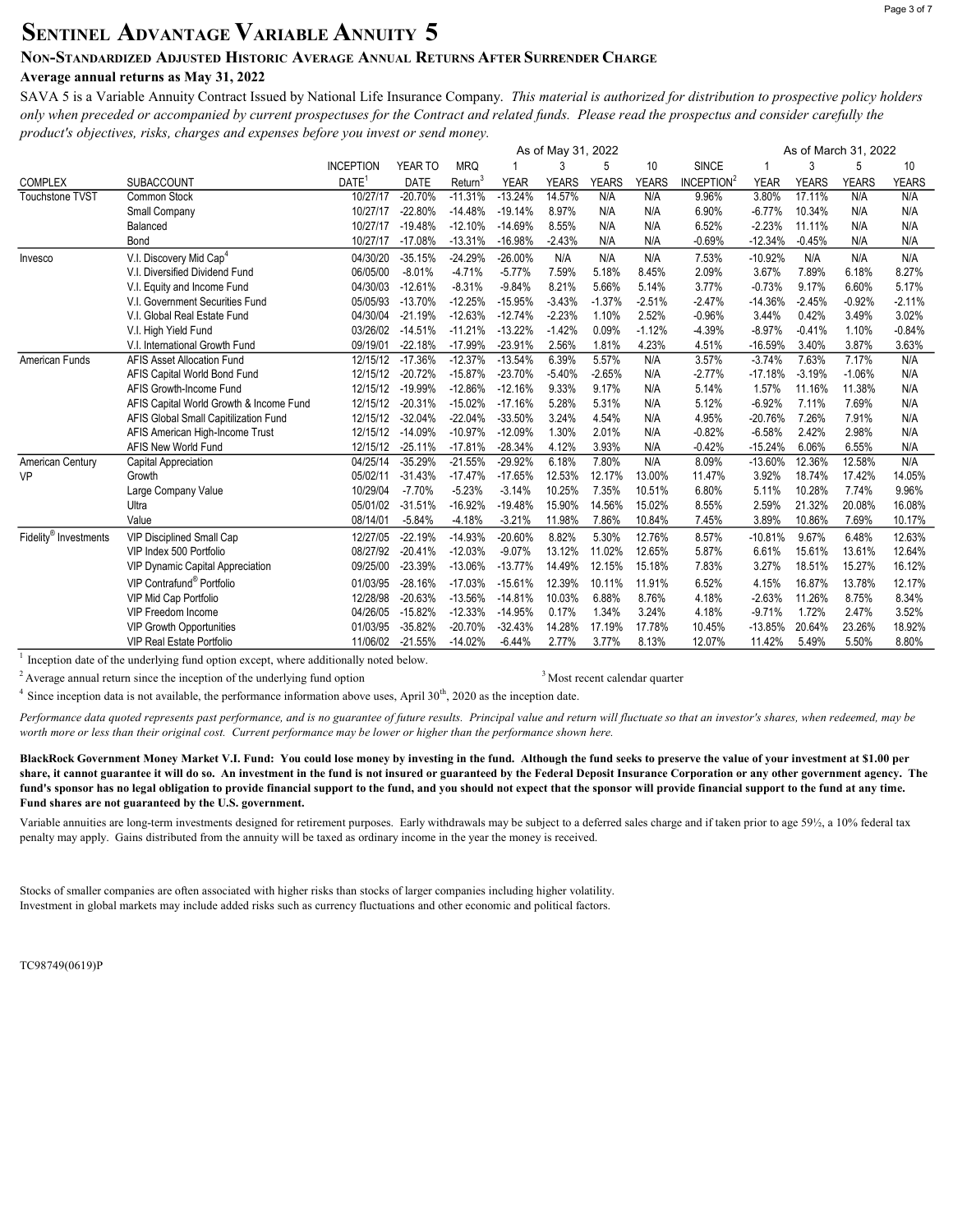|                           |                                           |                   | As of March 31, 2022 |                     |                                                              |              |              |              |                        |             |              |              |          |
|---------------------------|-------------------------------------------|-------------------|----------------------|---------------------|--------------------------------------------------------------|--------------|--------------|--------------|------------------------|-------------|--------------|--------------|----------|
|                           |                                           | <b>INCEPTION</b>  | YEAR TO              | <b>MRQ</b>          |                                                              | 3            | 5            | 10           | <b>SINCE</b>           | 1           | 3            | 5            | 10       |
| <b>COMPLEX</b>            | SUBACCOUNT                                | DATE <sup>1</sup> | <b>DATE</b>          | Return <sup>3</sup> | <b>YEAR</b>                                                  | <b>YEARS</b> | <b>YEARS</b> | <b>YEARS</b> | INCEPTION <sup>2</sup> | <b>YEAR</b> | <b>YEARS</b> | <b>YEARS</b> | YEARS    |
| <b>Franklin Templeton</b> | <b>Allocation VIP Fund</b>                | 02/29/08          | $-19.18%$            | $-13.97%$           | $-15.09%$                                                    | 3.80%        | 2.65%        | 6.58%        | 4.38%                  | $-5.58%$    | 5.45%        | 4.18%        | 6.37%    |
|                           | Mutual Global Discovery VIP Fund          | 11/08/96          | $-7.58%$             | $-8.63%$            | $-6.49%$                                                     | 6.20%        | 3.28%        | 7.04%        | 2.24%                  | $-1.63%$    | 4.90%        | 3.17%        | 5.93%    |
| Franklin                  | Rising Dividends VIP Fund                 | 02/29/08          | $-18.81%$            | $-13.35%$           | $-7.55%$                                                     | 11.72%       | 10.13%       | 11.59%       | 9.31%                  | 5.76%       | 12.89%       | 12.20%       | 11.78%   |
|                           | Small-Mid Cap Growth VIP Fund             | 11/01/95          | $-37.59%$            | $-22.79%$           | $-32.90%$                                                    | 6.54%        | 8.11%        | 9.58%        | 3.97%                  | $-15.64%$   | 13.39%       | 13.10%       | 10.66%   |
| Templeton                 | Developing Markets VIP Fund               | 02/29/08          | $-24.72%$            | $-19.70%$           | $-35.52%$                                                    | $-0.59%$     | 0.58%        | 2.39%        | 0.42%                  | $-30.10%$   | $-0.31%$     | 3.04%        | 1.48%    |
|                           | Global Bond VIP Fund                      | 02/29/08          | $-9.27%$             | $-6.68%$            | $-13.08%$                                                    | $-7.28%$     | $-3.87%$     | $-0.05%$     | 2.14%                  | $-9.75%$    | $-6.46%$     | $-3.76%$     | $-0.31%$ |
| <b>BlackRock</b>          | Equity Dividend V.I. Fund                 | 07/01/11          | $-7.35%$             | $-5.62%$            | $-7.22%$                                                     | 10.69%       | 8.48%        | 8.87%        | 7.95%                  | 1.15%       | 10.67%       | 9.12%        | 8.44%    |
|                           | iShares Alternative Strategies V.I. Fund  | 04/30/14          | $-7.00%$             | $-7.00%$            | $-7.00%$                                                     | $-1.70%$     | 0.48%        | N/A          | 2.30%                  | $-7.00%$    | $-1.70%$     | 0.84%        | N/A      |
|                           | 60/40 Target Allocation ETF V.I. Fund     | 04/30/14          | $-17.20%$            | $-11.63%$           | $-13.42%$                                                    | 5.83%        | 5.42%        | N/A          | 4.56%                  | $-3.93%$    | 7.68%        | 7.20%        | N/A      |
|                           | iShares Dynamic Fixed Income V.I. Fund    | 04/30/14          | $-7.00%$             | $-7.00%$            | $-7.00%$                                                     | $-1.70%$     | $-0.98%$     | N/A          | 0.23%                  | $-7.00%$    | $-1.70%$     | $-0.72%$     | N/A      |
|                           | iShares Equity Appreciation V.I. Fund     | 04/30/14          | $-7.00%$             | $-7.00%$            | $-7.00%$                                                     | $-1.70%$     | 1.06%        | N/A          | 2.01%                  | $-7.00%$    | $-1.70%$     | 1.60%        | N/A      |
|                           | Advantage SMID Cap V.I. Fund              | 11/18/03          | $-20.65%$            | $-13.57%$           | $-19.03%$                                                    | 7.77%        | 8.13%        | 8.37%        | 6.91%                  | $-7.43%$    | 9.99%        | 9.72%        | 8.23%    |
|                           | Government Money Market V.I. Fund         | 02/20/92          | $-7.51%$             | $-7.34%$            | $-8.33%$                                                     | $-2.63%$     | $-1.13%$     | $-0.37%$     | 1.46%                  | $-8.37%$    | $-2.52%$     | $-1.12%$     | $-0.36%$ |
|                           | Money Market 7-Day Yield                  | $-0.68%$          |                      |                     | this yield more closely reflects the current earnings of the |              |              |              | Money Market Fund      |             |              |              |          |
|                           | Global Allocation V.I. Fund               | 11/18/03          | $-18.57%$            | $-14.20%$           | $-19.37%$                                                    | 5.18%        | 3.66%        | 3.38%        | 4.67%                  | $-10.82%$   | 6.46%        | 5.25%        | 3.15%    |
| T. Rowe Price             | Equity Income Portfolio                   | 04/30/02          | $-7.66%$             | $-4.85%$            | $-5.15%$                                                     | 10.75%       | 7.99%        | 9.54%        | 5.99%                  | 4.76%       | 10.86%       | 8.63%        | 9.07%    |
|                           | <b>Blue Chip Growth Portfolio</b>         | 04/30/02          | $-35.65%$            | -19.68%             | $-28.77%$                                                    | 5.78%        | 9.31%        | 13.09%       | 8.07%                  | $-6.06%$    | 12.50%       | 15.48%       | 14.53%   |
|                           | Health Sciences Portfolio                 | 04/30/02          | $-24.77%$            | $-15.98%$           | $-18.18%$                                                    | 9.83%        | 10.09%       | 14.81%       | 10.17%                 | $-5.07%$    | 11.14%       | 12.68%       | 15.75%   |
|                           | Mid-Cap Growth                            | 04/30/02          | $-27.45%$            | $-18.63%$           | $-21.96%$                                                    | 5.98%        | 7.83%        | 11.90%       | 9.89%                  | $-9.67%$    | 9.35%        | 11.12%       | 12.26%   |
| AB VPS                    | <b>Balanced Wealth Strategy Portfolio</b> | 07/01/04          | $-17.88%$            | $-12.42%$           | $-14.32%$                                                    | 3.97%        | 3.66%        | 6.53%        | 5.16%                  | $-4.43%$    | 5.47%        | 5.58%        | 6.52%    |
|                           | Dynamic Asset Allocation Portfolio        | 04/01/11          | $-20.10%$            | $-13.99%$           | $-17.49%$                                                    | $-0.28%$     | 0.64%        | 3.67%        | 3.07%                  | $-7.64%$    | 1.78%        | 2.60%        | 3.83%    |
|                           | International Value Portfolio Class B     | 08/15/01          | $-16.93%$            | $-14.49%$           | $-19.67%$                                                    | 2.47%        | $-1.91%$     | 4.04%        | 3.42%                  | $-10.43%$   | 1.11%        | $-0.44%$     | 2.47%    |
|                           | Small/Mid Cap Value Portfolio Class B     | 05/01/01          | $-17.92%$            | $-12.63%$           | $-15.47%$                                                    | 9.15%        | 5.67%        | 10.23%       | 9.14%                  | $-2.30%$    | 9.50%        | 6.38%        | 9.81%    |
| Goldman Sachs             | VIT Equity Index Fund                     | 01/09/06          | $-20.47%$            | $-12.06%$           | $-9.18%$                                                     | 13.01%       | 10.90%       | 12.85%       | 8.54%                  | 6.51%       | 15.52%       | 13.50%       | 13.12%   |
|                           | VIT Trend Driven Allocation Fund          | 04/16/12          | $-18.55%$            | $-13.39%$           | $-13.35%$                                                    | 2.06%        | 2.23%        | 3.84%        | 3.63%                  | $-4.36%$    | 3.59%        | 3.81%        | N/A      |
|                           | VIT Growth Opportunities Fund             | 01/09/06          | $-34.88%$            | $-21.39%$           | $-28.39%$                                                    | 7.11%        | 8.68%        | 5.39%        | 0.93%                  | $-12.06%$   | 13.43%       | 13.68%       | 6.48%    |
|                           | VIT High Quality Floating Rate Fund       | 01/09/06          | $-7.70%$             | $-7.49%$            | $-8.60%$                                                     | $-2.64%$     | $-1.07%$     | $-0.15%$     | 1.97%                  | $-8.71%$    | $-2.49%$     | $-1.04%$     | 0.07%    |
|                           | VIT Mid Cap Value Fund                    | 01/09/06          | $-16.15%$            | $-10.53%$           | $-6.91%$                                                     | 11.40%       | 8.45%        | 10.25%       | 7.23%                  | 5.67%       | 13.24%       | 9.46%        | 10.12%   |
|                           | VIT Small Cap Equity Insights Fund        | 08/31/07          | $-22.42%$            | $-14.59%$           | $-21.00%$                                                    | 6.44%        | 5.96%        | 9.45%        | 6.75%                  | $-8.10%$    | 7.78%        | 7.39%        | 9.49%    |
| VanEck                    | VIP Emerging Markets Class I              | 12/21/95          | $-30.44%$            | $-25.05%$           | $-42.52%$                                                    | $-6.22%$     | $-3.00%$     | 1.51%        | 0.29%                  | -36.20%     | $-4.82%$     | 0.31%        | 1.01%    |
|                           | <b>VIP Global Resources Class S</b>       | 09/01/89          | 12.63%               | 14.40%              | 11.34%                                                       | 20.08%       | 6.85%        | 1.50%        | 2.24%                  | 21.82%      | 16.37%       | 4.87%        | 0.08%    |

<sup>1</sup> Inception date of the underlying fund option

 $2$  Average annual return since the inception of the underlying fund option  $3$ Most recent calendar quarter

Returns are not annualized for periods under one year.

The non-standardized adjusted historic average annual returns before surrender charge are shown as a net rate of return which reflects the portfolios' investment income and capital gains and losses less investment management fees and expenses, and reflects the mortality and expense risk charge of 1.25%, an asset based administrative fee of 1.5% and an annual contract charge of \$30. Performance does not reflect the deduction of the surrender charge which, if reflected would reduce the performance figures shown. The maximum surrender charge is 7% of premium payments.

The non-standardized adjusted historic average annual performance after surrender charge assumes that the Sentinel Advantage contract had been available since the inception of the underlying fund options and that the subaccounts were available as options under the contract.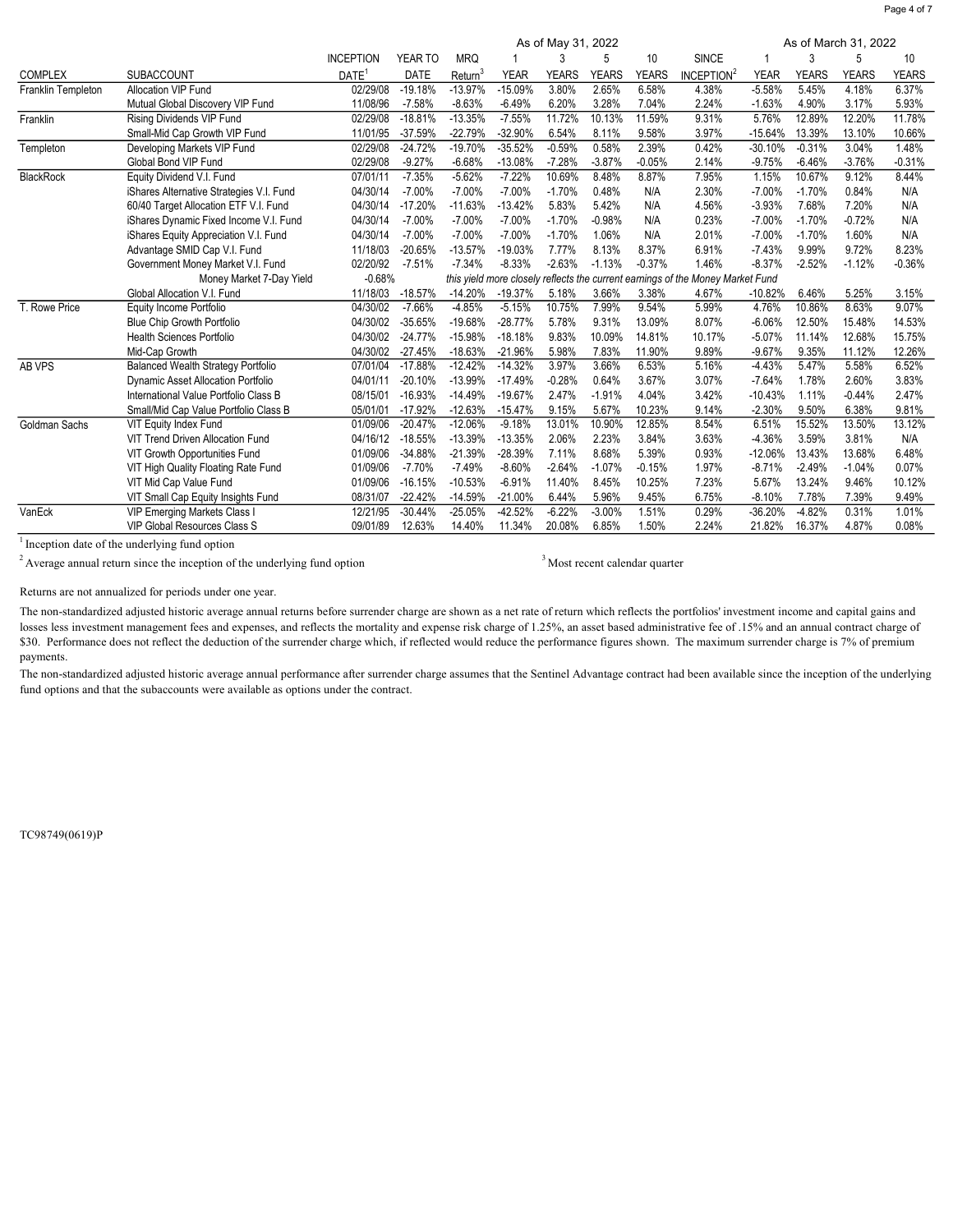## SENTINEL ADVANTAGE VARIABLE ANNUITY 5

### STANDARDIZED AVERAGE ANNUAL RETURNS

### Average annual returns as May 31, 2022

SAVA 5 is a Variable Annuity Contract Issued by National Life Insurance Company. This material is authorized for distribution to prospective policy holders only when preceded or accompanied by current prospectuses for the Contract and related funds. Please read the prospectus and consider carefully the product's objectives, risks, charges and expenses before you invest or send money.

|                        |                                         | As of March 31, 2022<br>As of May 31, 2022 |             |            |             |              |              |       |                        |             |              |              |       |
|------------------------|-----------------------------------------|--------------------------------------------|-------------|------------|-------------|--------------|--------------|-------|------------------------|-------------|--------------|--------------|-------|
|                        |                                         | <b>INCEPTION</b>                           | YEAR TO     | <b>MRQ</b> |             | 3            | 5            | 10    | <b>SINCE</b>           |             | 3            | 5            | 10    |
| <b>COMPLEX</b>         | <b>SUBACCOUNT</b>                       | DATE <sup>1</sup>                          | <b>DATE</b> | Return     | <b>YEAR</b> | <b>YEARS</b> | <b>YEARS</b> | YEARS | INCEPTION <sup>2</sup> | <b>YEAR</b> | <b>YEARS</b> | <b>YEARS</b> | YEARS |
| <b>Touchstone TVST</b> | Common Stock                            | 10/27/17                                   | $-20.70%$   | $-11.31%$  | $-13.24%$   | 14.57%       | N/A          | N/A   | 9.96%                  | 3.80%       | 17.11%       | N/A          | N/A   |
|                        | Small Company                           | 10/27/17                                   | $-22.80%$   | $-14.48%$  | $-19.14%$   | 8.97%        | N/A          | N/A   | 6.90%                  | $-6.77%$    | 10.34%       | N/A          | N/A   |
|                        | Balanced                                | 10/27/17                                   | $-19.48%$   | $-12.10%$  | $-14.69%$   | 8.55%        | N/A          | N/A   | 6.52%                  | $-2.23%$    | 11.11%       | N/A          | N/A   |
|                        | Bond                                    | 10/27/17                                   | $-17.08%$   | $-13.31%$  | $-16.98%$   | $-2.43%$     | N/A          | N/A   | $-0.69%$               | $-12.34%$   | $-0.45%$     | N/A          | N/A   |
| Invesco                | V.I. Discovery Mid Cap                  | 04/30/20                                   | $-35.15%$   | $-24.29%$  | $-26.00%$   | N/A          | N/A          | N/A   | 7.53%                  | $-10.92%$   | N/A          | N/A          | N/A   |
|                        | V.I. Diversified Dividend Fund          | 05/01/16                                   | $-8.01%$    | $-4.71%$   | $-5.77%$    | 7.59%        | 5.18%        | N/A   | 6.18%                  | 3.67%       | 7.89%        | 6.18%        | N/A   |
|                        | V.I. Equity and Income Fund             | 05/01/16                                   | $-12.61%$   | $-8.31%$   | $-9.84%$    | 8.21%        | 5.66%        | N/A   | 7.27%                  | $-0.73%$    | 9.17%        | 6.60%        | N/A   |
|                        | V.I. Government Securities Fund         | 05/01/16                                   | $-13.70%$   | $-12.25%$  | $-15.95%$   | $-3.43%$     | $-1.37%$     | N/A   | $-0.80%$               | $-14.36%$   | $-2.45%$     | $-0.92%$     | N/A   |
|                        | V.I. Global Real Estate Fund            | 05/01/16                                   | $-21.19%$   | $-12.63%$  | $-12.74%$   | $-2.23%$     | 1.10%        | N/A   | 1.48%                  | 3.44%       | 0.42%        | 3.49%        | N/A   |
|                        | V.I. High Yield Fund                    | 05/01/16                                   | $-14.51%$   | $-11.21%$  | $-13.22%$   | $-1.42%$     | 0.09%        | N/A   | 1.85%                  | $-8.97%$    | $-0.41%$     | 1.10%        | N/A   |
|                        | V.I. International Growth Fund          | 05/01/16                                   | $-22.18%$   | $-17.99%$  | $-23.91%$   | 2.56%        | 1.81%        | N/A   | 3.35%                  | $-16.59%$   | 3.40%        | 3.87%        | N/A   |
| American Funds         | <b>AFIS Asset Allocation Fund</b>       | 05/01/16                                   | $-17.36%$   | $-12.37%$  | $-13.54%$   | 6.39%        | 5.57%        | N/A   | 7.06%                  | $-3.74%$    | 7.63%        | 7.17%        | N/A   |
|                        | AFIS Capital World Bond Fund            | 05/01/16                                   | $-20.72%$   | $-15.87%$  | $-23.70%$   | $-5.40%$     | $-2.65%$     | N/A   | $-1.79%$               | $-17.18%$   | $-3.19%$     | $-1.06%$     | N/A   |
|                        | AFIS Growth-Income Fund                 | 05/01/16                                   | $-19.99%$   | $-12.86%$  | $-12.16%$   | 9.33%        | 9.17%        | N/A   | 10.57%                 | 1.57%       | 11.16%       | 11.38%       | N/A   |
|                        | AFIS Capital World Growth & Income Fund | 05/01/16                                   | $-20.31%$   | $-15.02%$  | $-17.16%$   | 5.28%        | 5.31%        | N/A   | 7.64%                  | $-6.92%$    | 7.11%        | 7.69%        | N/A   |
|                        | AFIS Global Small Capitilization Fund   | 05/01/16                                   | $-32.04%$   | $-22.04%$  | $-33.50%$   | 3.24%        | 4.54%        | N/A   | 6.40%                  | $-20.76%$   | 7.26%        | 7.91%        | N/A   |
|                        | AFIS American High-Income Trust         | 05/01/16                                   | $-14.09%$   | $-10.97%$  | $-12.09%$   | 1.30%        | 2.01%        | N/A   | 4.16%                  | $-6.58%$    | 2.42%        | 2.98%        | N/A   |
|                        | AFIS New World Fund                     | 05/01/16                                   | $-25.11%$   | $-17.81%$  | $-28.34%$   | 4.12%        | 3.93%        | N/A   | 6.26%                  | $-15.24%$   | 6.06%        | 6.55%        | N/A   |
| American Century       | Capital Appreciation                    | 05/01/16                                   | $-35.29%$   | $-21.55%$  | $-29.92%$   | 6.18%        | 7.80%        | N/A   | 9.08%                  | $-13.60%$   | 12.36%       | 12.58%       | N/A   |
| <b>VP</b>              | Growth                                  | 05/01/16                                   | $-31.43%$   | $-17.47%$  | $-17.65%$   | 12.53%       | 12.17%       | N/A   | 13.67%                 | 3.92%       | 18.74%       | 17.42%       | N/A   |
|                        | Large Company Value                     | 05/01/16                                   | $-7.70%$    | $-5.23%$   | $-3.14%$    | 10.25%       | 7.35%        | N/A   | 8.57%                  | 5.11%       | 10.28%       | 7.74%        | N/A   |
|                        | Ultra                                   | 05/01/16                                   | $-31.51%$   | $-16.92%$  | $-19.48%$   | 15.90%       | 14.56%       | N/A   | 15.57%                 | 2.59%       | 21.32%       | 20.08%       | N/A   |
|                        | Value                                   | 05/01/16                                   | $-5.84%$    | $-4.18%$   | $-3.21%$    | 11.98%       | 7.86%        | N/A   | 8.69%                  | 3.89%       | 10.86%       | 7.69%        | N/A   |
| Fidelity® Investments  | <b>VIP Disciplined Small Cap</b>        | 05/01/16                                   | $-22.19%$   | $-14.93%$  | $-20.60%$   | 8.82%        | 5.30%        | N/A   | 7.55%                  | $-10.81%$   | 9.67%        | 6.48%        | N/A   |
|                        | VIP Index 500 Portfolio                 | 05/01/16                                   | $-20.41%$   | $-12.03%$  | $-9.07%$    | 13.12%       | 11.02%       | N/A   | 12.07%                 | 6.61%       | 15.61%       | 13.61%       | N/A   |
|                        | <b>VIP Dynamic Capital Appreciation</b> | 05/01/16                                   | $-23.39%$   | $-13.06%$  | $-13.77%$   | 14.49%       | 12.15%       | N/A   | 12.28%                 | 3.27%       | 18.51%       | 15.27%       | N/A   |
|                        | VIP Contrafund <sup>®</sup> Portfolio   | 05/01/16                                   | $-28.16%$   | $-17.03%$  | $-15.61%$   | 12.39%       | 10.11%       | N/A   | 11.43%                 | 4.15%       | 16.87%       | 13.78%       | N/A   |
|                        | <b>VIP Mid Cap Portfolio</b>            | 05/01/16                                   | $-20.63%$   | $-13.56%$  | $-14.81%$   | 10.03%       | 6.88%        | N/A   | 8.49%                  | $-2.63%$    | 11.26%       | 8.75%        | N/A   |
|                        | VIP Freedom Income                      | 05/01/16                                   | $-15.82%$   | $-12.33%$  | $-14.95%$   | 0.17%        | 1.34%        | N/A   | 2.37%                  | $-9.71%$    | 1.72%        | 2.47%        | N/A   |
|                        | <b>VIP Growth Opportunities</b>         | 05/01/16                                   | $-35.82%$   | $-20.70%$  | $-32.43%$   | 14.28%       | 17.19%       | N/A   | 17.84%                 | $-13.85%$   | 20.64%       | 23.26%       | N/A   |
|                        | <b>VIP Real Estate Portfolio</b>        | 05/01/16                                   | $-21.55%$   | $-14.02%$  | $-6.44%$    | 2.77%        | 3.77%        | N/A   | 3.50%                  | 11.42%      | 5.49%        | 0.06         | N/A   |

 $1$  Date the portfolio was first included in the subaccount, except where additionally noted below

 $2$  Average annual return since the inception of the separate account

<sup>3</sup> Most recent calendar quarter

Performance data quoted represents past performance, and is no guarantee of future results. Principal value and return will fluctuate so that an investor's shares, when redeemed, may be worth more or less than their original cost. Current performance may be lower or higher than the performance shown here.

BlackRock Government Money Market V.I. Fund: You could lose money by investing in the fund. Although the fund seeks to preserve the value of your investment at \$1.00 per share, it cannot guarantee it will do so. An investment in the fund is not insured or guaranteed by the Federal Deposit Insurance Corporation or any other government agency. The fund's sponsor has no legal obligation to provide financial support to the fund, and you should not expect that the sponsor will provide financial support to the fund at any time. Fund shares are not guaranteed by the U.S. government.

Variable annuities are long-term investments designed for retirement purposes. Early withdrawals may be subject to a deferred sales charge and if taken prior to age 59½, a 10% federal tax penalty may apply. Gains distributed from the annuity will be taxed as ordinary income in the year the money is received.

Stocks of smaller companies are often associated with higher risks than stocks of larger companies including higher volatility. Investment in global markets may include added risks such as currency fluctuations and other economic and political factors. Returns are not annualized for periods under one year.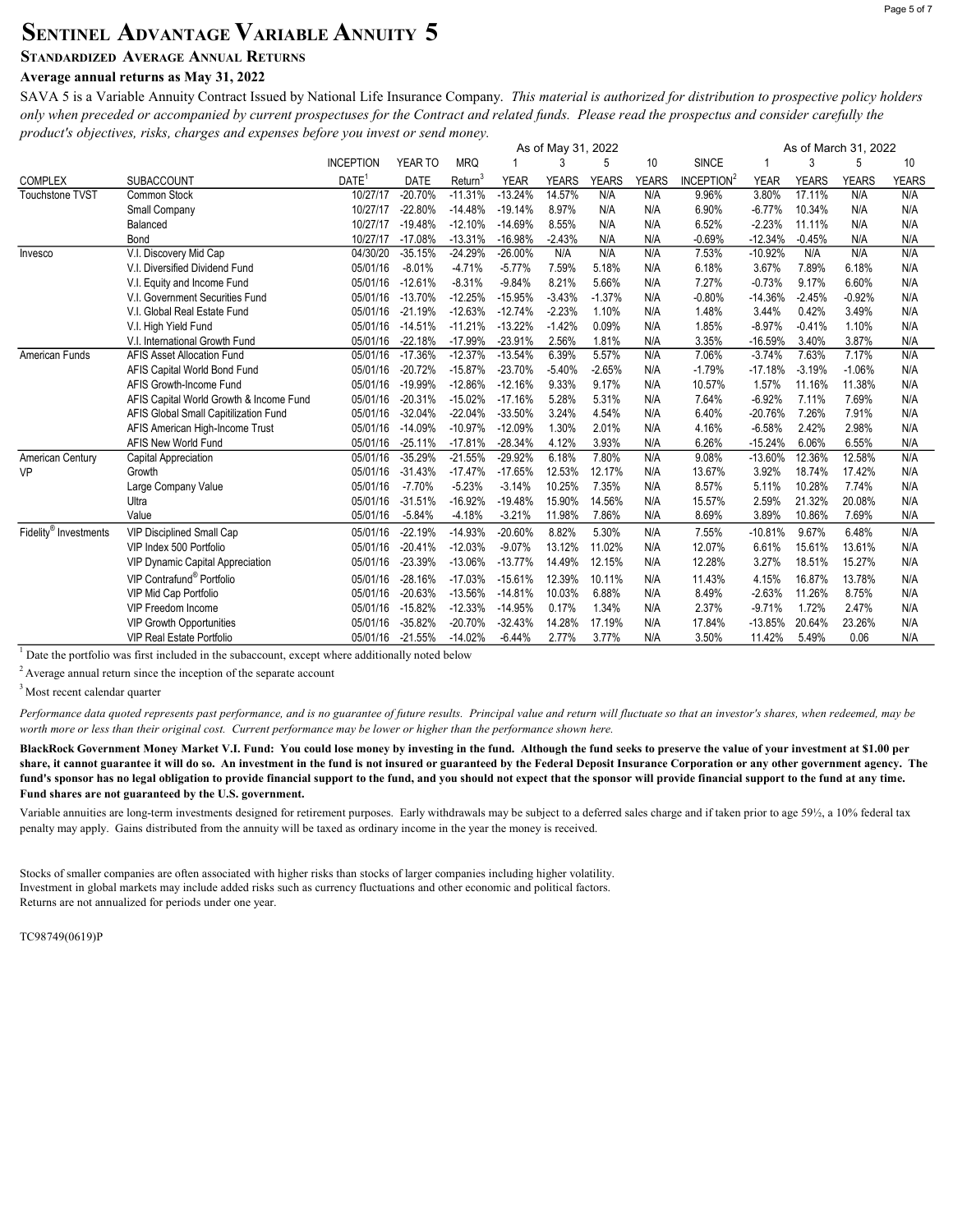|                    |                                           | As of March 31, 2022<br>As of May 31, 2022 |             |            |             |              |              |              |                                                                                |             |              |              |              |
|--------------------|-------------------------------------------|--------------------------------------------|-------------|------------|-------------|--------------|--------------|--------------|--------------------------------------------------------------------------------|-------------|--------------|--------------|--------------|
|                    |                                           | <b>INCEPTION</b>                           | YEAR TO     | <b>MRQ</b> |             | 3            | 5            | 10           | <b>SINCE</b>                                                                   |             | 3            | 5            | 10           |
| <b>COMPLEX</b>     | <b>SUBACCOUNT</b>                         | DATE <sup>1</sup>                          | <b>DATE</b> | Return     | <b>YEAR</b> | <b>YEARS</b> | <b>YEARS</b> | <b>YEARS</b> | INCEPTION <sup>2</sup>                                                         | <b>YEAR</b> | <b>YEARS</b> | <b>YEARS</b> | <b>YEARS</b> |
| Franklin Templeton | <b>Allocation VIP Fund</b>                | 05/01/16                                   | $-19.18%$   | $-13.97%$  | $-15.09%$   | 3.80%        | 2.65%        | N/A          | 5.00%                                                                          | $-5.58%$    | 5.45%        | 4.18%        | N/A          |
|                    | Mutual Global Discovery VIP Fund          | 05/01/16                                   | $-7.58%$    | $-8.63%$   | $-6.49%$    | 6.20%        | 3.28%        | N/A          | 5.62%                                                                          | $-1.63%$    | 4.90%        | 3.17%        | N/A          |
| Franklin           | Rising Dividends VIP Fund                 | 05/01/16                                   | $-18.81%$   | $-13.35%$  | $-7.55%$    | 11.72%       | 10.13%       | N/A          | 11.24%                                                                         | 5.76%       | 12.89%       | 12.20%       | N/A          |
|                    | Small-Mid Cap Growth VIP Fund             | 05/01/16                                   | $-37.59%$   | $-22.79%$  | -32.90%     | 6.54%        | 8.11%        | N/A          | 9.40%                                                                          | $-15.64%$   | 13.39%       | 13.10%       | N/A          |
| Templeton          | Developing Markets VIP Fund               | 05/01/16                                   | $-24.72%$   | $-19.70%$  | $-35.52%$   | $-0.59%$     | 0.58%        | N/A          | 5.53%                                                                          | $-30.10%$   | $-0.31%$     | 3.04%        | N/A          |
|                    | Global Bond VIP Fund                      | 05/01/16                                   | $-9.27%$    | $-6.68%$   | $-13.08%$   | $-7.28%$     | $-3.87%$     | N/A          | $-1.77%$                                                                       | $-9.75%$    | $-6.46%$     | $-3.76%$     | N/A          |
| <b>BlackRock</b>   | Equity Dividend V.I. Fund                 | 05/01/16                                   | $-7.35%$    | $-5.62%$   | $-7.22%$    | 10.69%       | 8.48%        | N/A          | 9.87%                                                                          | 1.15%       | 10.67%       | 9.12%        | N/A          |
|                    | iShares Alternative Strategies V.I. Fund  | 05/01/16                                   | $-7.00%$    | $-7.00%$   | $-7.00%$    | $-1.70%$     | 0.48%        | N/A          | 1.62%                                                                          | $-7.00%$    | $-1.70%$     | 0.84%        | N/A          |
|                    | 60/40 Target Allocation ETF V.I. Fund     | 05/01/16                                   | $-17.20%$   | $-11.63%$  | $-13.42%$   | 5.83%        | 5.42%        | N/A          | 6.16%                                                                          | $-3.93%$    | 7.68%        | 7.20%        | N/A          |
|                    | iShares Dynamic Fixed Income V.I. Fund    | 05/01/16                                   | $-7.00%$    | $-7.00%$   | $-7.00%$    | $-1.70%$     | $-0.98%$     | N/A          | $-0.21%$                                                                       | $-7.00%$    | $-1.70%$     | $-0.72%$     | N/A          |
|                    | iShares Equity Appreciation V.I. Fund     | 05/01/16                                   | $-7.00%$    | $-7.00%$   | $-7.00%$    | $-1.70%$     | 1.06%        | N/A          | 3.61%                                                                          | $-7.00%$    | $-1.70%$     | 1.60%        | N/A          |
|                    | Advantage SMID Cap V.I. Fund              | 05/01/16                                   | $-20.65%$   | $-13.57%$  | $-19.03%$   | 7.77%        | 8.13%        | N/A          | 9.29%                                                                          | $-7.43%$    | 9.99%        | 9.72%        | N/A          |
|                    | Government Money Market V.I. Fund         | 05/01/16                                   | $-7.51%$    | $-7.34%$   | $-8.33%$    | $-2.63%$     | $-1.13%$     | N/A          | $-0.62%$                                                                       | $-8.37%$    | $-2.52%$     | $-1.12%$     | N/A          |
|                    | Money Market 7-Day Yield                  | $-0.68%$                                   |             |            |             |              |              |              | this yield more closely reflects the current earnings of the Money Market Fund |             |              |              |              |
|                    | Global Allocation V.I. Fund               | 05/01/16                                   | $-18.57%$   | $-14.20%$  | $-19.37%$   | 5.18%        | 3.66%        | N/A          | 4.90%                                                                          | $-10.82%$   | 6.46%        | 5.25%        | N/A          |
| T. Rowe Price      | Equity Income Portfolio                   | 05/01/16                                   | $-7.66%$    | $-4.85%$   | $-5.15%$    | 10.75%       | 7.99%        | N/A          | 9.33%                                                                          | 4.76%       | 10.86%       | 8.63%        | N/A          |
|                    | <b>Blue Chip Growth Portfolio</b>         | 05/01/16                                   | $-35.65%$   | $-19.68%$  | $-28.77%$   | 5.78%        | 9.31%        | N/A          | 11.70%                                                                         | $-6.06%$    | 12.50%       | 15.48%       | N/A          |
|                    | <b>Health Sciences Portfolio</b>          | 05/01/16                                   | $-24.77%$   | $-15.98%$  | $-18.18%$   | 9.83%        | 10.09%       | N/A          | 10.36%                                                                         | $-5.07%$    | 11.14%       | 12.68%       | N/A          |
|                    | Mid-Cap Growth                            | 05/01/16                                   | $-27.45%$   | $-18.63%$  | $-21.96%$   | 5.98%        | 7.83%        | N/A          | 9.58%                                                                          | $-9.67%$    | 9.35%        | 11.12%       | N/A          |
| AB VPS             | <b>Balanced Wealth Strategy Portfolio</b> | 05/01/16                                   | $-17.88%$   | $-12.42%$  | $-14.32%$   | 3.97%        | 3.66%        | N/A          | 4.88%                                                                          | $-4.43%$    | 5.47%        | 5.58%        | N/A          |
|                    | Dynamic Asset Allocation Portfolio        | 05/01/16                                   | $-20.10%$   | $-13.99%$  | $-17.49%$   | $-0.28%$     | 0.64%        | N/A          | 2.24%                                                                          | $-7.64%$    | 1.78%        | 2.60%        | N/A          |
|                    | International Value Portfolio Class B     | 05/01/16                                   | $-16.93%$   | $-14.49%$  | $-19.67%$   | 2.47%        | $-1.91%$     | N/A          | 1.06%                                                                          | $-10.43%$   | 1.11%        | $-0.44%$     | N/A          |
|                    | Small/Mid Cap Value Portfolio Class B     | 05/01/16                                   | $-17.92%$   | $-12.63%$  | $-15.47%$   | 9.15%        | 5.67%        | N/A          | 7.52%                                                                          | $-2.30%$    | 9.50%        | 6.38%        | N/A          |
| Goldman Sachs      | VIT Equity Index Fund                     | 05/01/16                                   | $-20.47%$   | $-12.06%$  | $-9.18%$    | 13.01%       | 10.90%       | N/A          | 11.95%                                                                         | 6.51%       | 15.52%       | 13.50%       | N/A          |
|                    | VIT Trend Driven Allocation Fund          | 05/01/16                                   | $-18.55%$   | $-13.39%$  | $-13.35%$   | 2.06%        | 2.23%        | N/A          | 3.79%                                                                          | $-4.36%$    | 3.59%        | 3.81%        | N/A          |
|                    | VIT Growth Opportunities Fund             | 05/01/16                                   | $-34.88%$   | $-21.39%$  | $-28.39%$   | 7.11%        | 8.68%        | N/A          | 9.66%                                                                          | $-12.06%$   | 13.43%       | 13.68%       | N/A          |
|                    | VIT High Quality Floating Rate Fund       | 05/01/16                                   | $-7.70%$    | $-7.49%$   | $-8.60%$    | $-2.64%$     | $-1.07%$     | N/A          | $-0.34%$                                                                       | $-8.71%$    | $-2.49%$     | $-1.04%$     | N/A          |
|                    | VIT Mid Cap Value Fund                    | 05/01/16                                   | $-16.15%$   | $-10.53%$  | $-6.91%$    | 11.40%       | 8.45%        | N/A          | 9.27%                                                                          | 5.67%       | 13.24%       | 9.46%        | N/A          |
|                    | VIT Small Cap Equity Insights Fund        | 05/01/16                                   | $-22.42%$   | $-14.59%$  | $-21.00%$   | 6.44%        | 5.96%        | N/A          | 7.96%                                                                          | $-8.10%$    | 7.78%        | 7.39%        | N/A          |
| VanEck             | VIP Emerging Markets Class I              | 05/01/16                                   | $-30.44%$   | $-25.05%$  | $-42.52%$   | $-6.22%$     | $-3.00%$     | N/A          | 1.32%                                                                          | $-36.20%$   | $-4.82%$     | 0.31%        | N/A          |
|                    | VIP Global Resources Class S              | 05/01/16                                   | 12.63%      | 14.40%     | 11.34%      | 20.08%       | 6.85%        | N/A          | 5.35%                                                                          | 21.82%      | 16.37%       | 4.87%        | N/A          |
|                    |                                           |                                            |             |            |             |              |              |              |                                                                                |             |              |              |              |

 $1$  Date the portfolio was first included in the subaccount, except where additionally noted below

<sup>2</sup> Average annual return since the inception of the separate account

<sup>3</sup> Most recent calendar quarter

Contract inception date was 5/1/2016.

The standardized average annual returns are shown as a net rate of return which reflects the portfolios' investment income and capital gains and losses less investment management fees and expenses, and reflects the mortality and expense risk charge of 1.25%, an asset based administrative fee of .15% and an annual contract charge of \$30. Performance reflects the deduction of the surrender charge which reduces the performance compared to performance under the assumption that the contract is not surrendered. The maximum surrender charge is 7% of premium payments. The surrender charge schedule applies to each premium payment and declines for each completed year since payment.

SAVA 5, Form Policy Series 7400/7401/7400ID(0199)/7401ID(0199), is distributed by Equity Services, Inc., a Member FINRA/SIPC, a broker-dealer affiliate of National Life Insurance Company, One National Life Drive, Montpelier, VT 05604 (800)233-4332.

NATIONAL LIFE INSURANCE COMPANY HOME OFFICE: ONE NATIONAL LIFE DR., MONTPELIER, VT 05604 (802)-229-3333 WWW.NATIONALLIFE.COM

MK0327E(0522) TC98749(0619)P 64538

Page 6 of 7